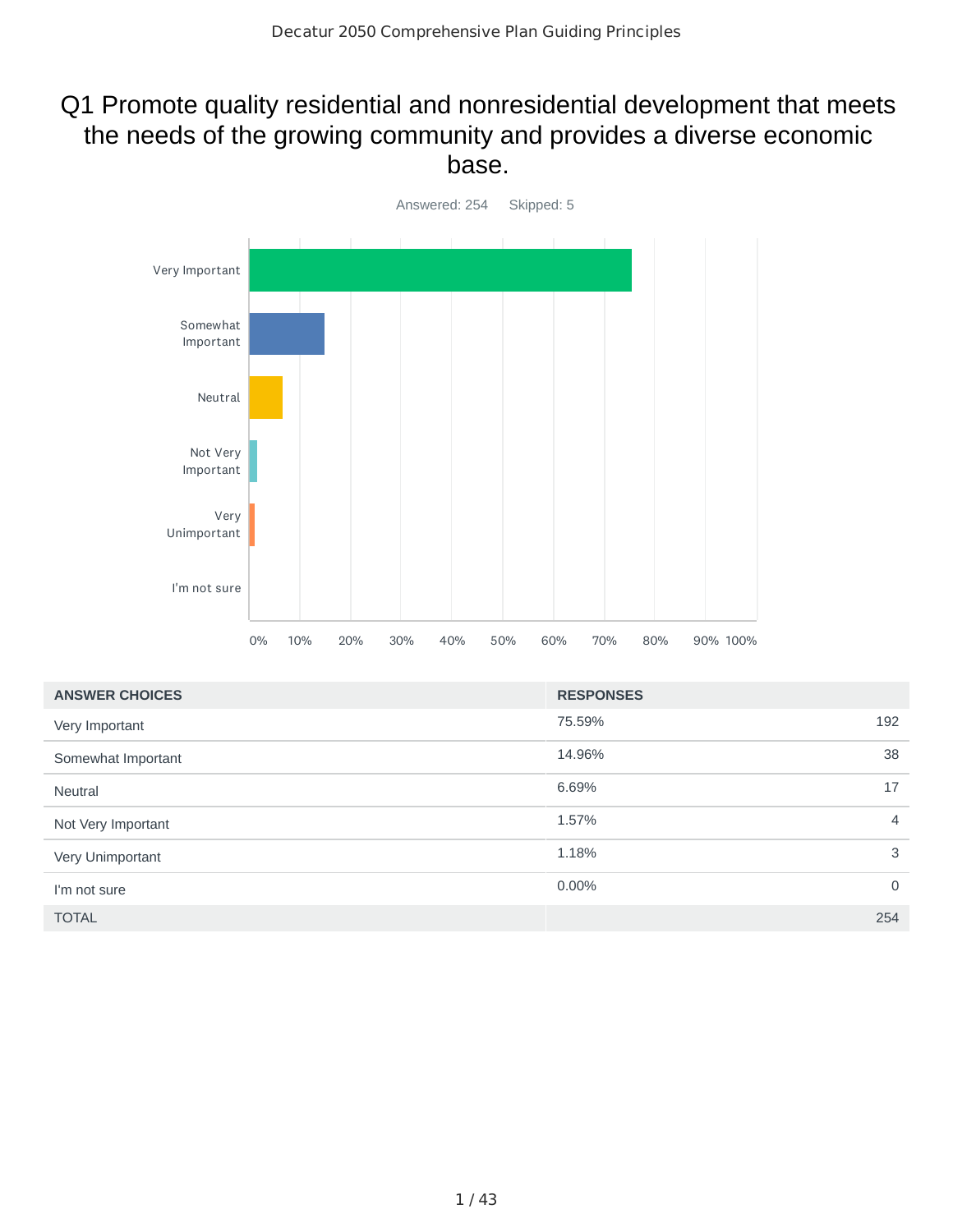# Q2 Expand the City's housing stock to provide people with options to live in Decatur at all stages of their lives.



| <b>ANSWER CHOICES</b> | <b>RESPONSES</b> |                |
|-----------------------|------------------|----------------|
| Very Important        | 56.08%           | 143            |
| Somewhat Important    | 29.80%           | 76             |
| <b>Neutral</b>        | 10.20%           | 26             |
| Not Very Important    | 1.96%            | 5              |
| Very Unimportant      | 1.57%            | $\overline{4}$ |
| I'm not sure          | 0.39%            | $\mathbf{1}$   |
| <b>TOTAL</b>          |                  | 255            |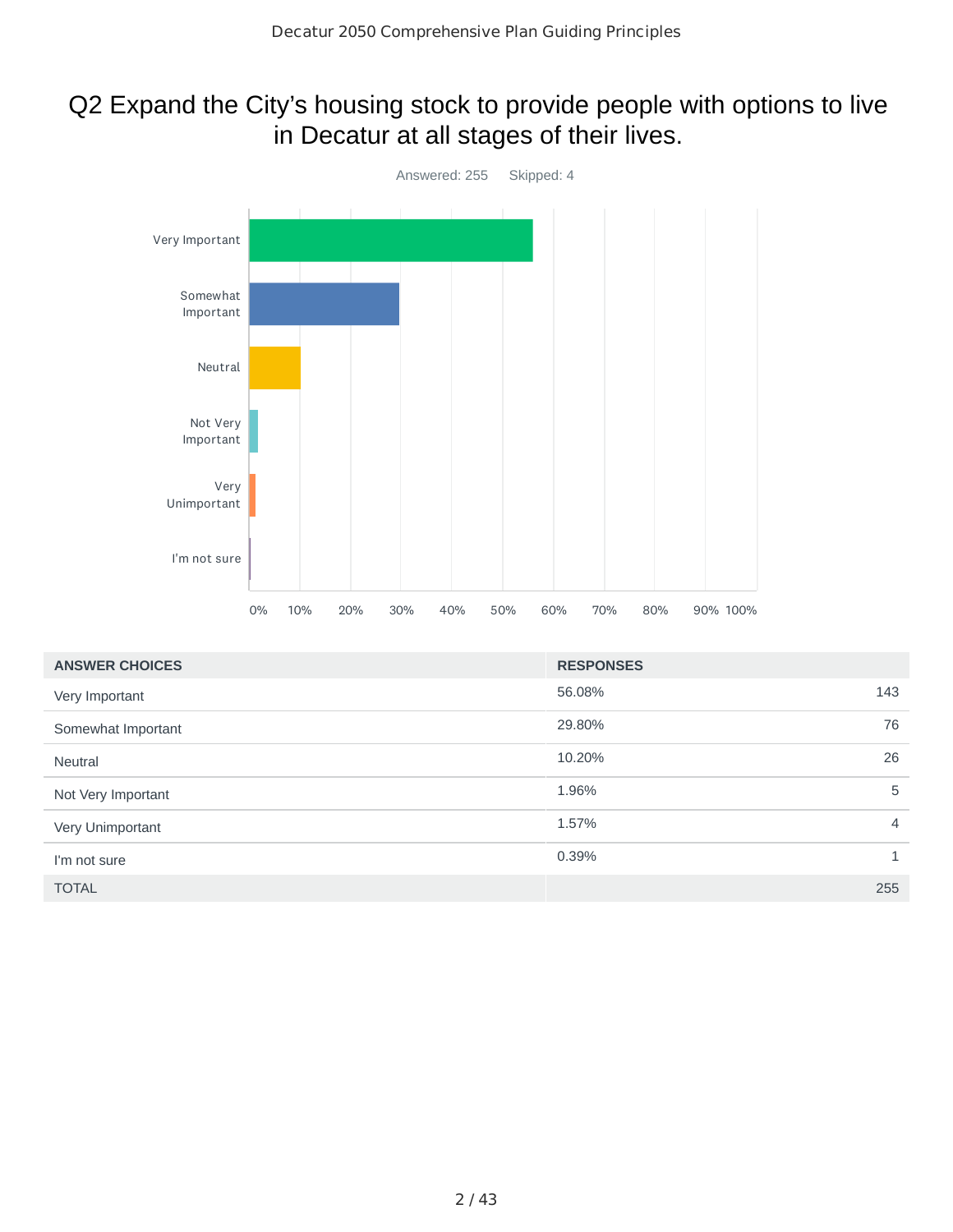## Q3 Promote responsible growth patterns that preserve rural character in long-term growth areas and along some of the City's natural and floodplain areas.



| <b>ANSWER CHOICES</b> | <b>RESPONSES</b> |                |
|-----------------------|------------------|----------------|
| Very Important        | 66.80%           | 171            |
| Somewhat Important    | 19.53%           | 50             |
| <b>Neutral</b>        | 8.98%            | 23             |
| Not Very Important    | 1.56%            | $\overline{4}$ |
| Very Unimportant      | 2.34%            | 6              |
| I'm not sure          | 0.78%            | 2              |
| <b>TOTAL</b>          |                  | 256            |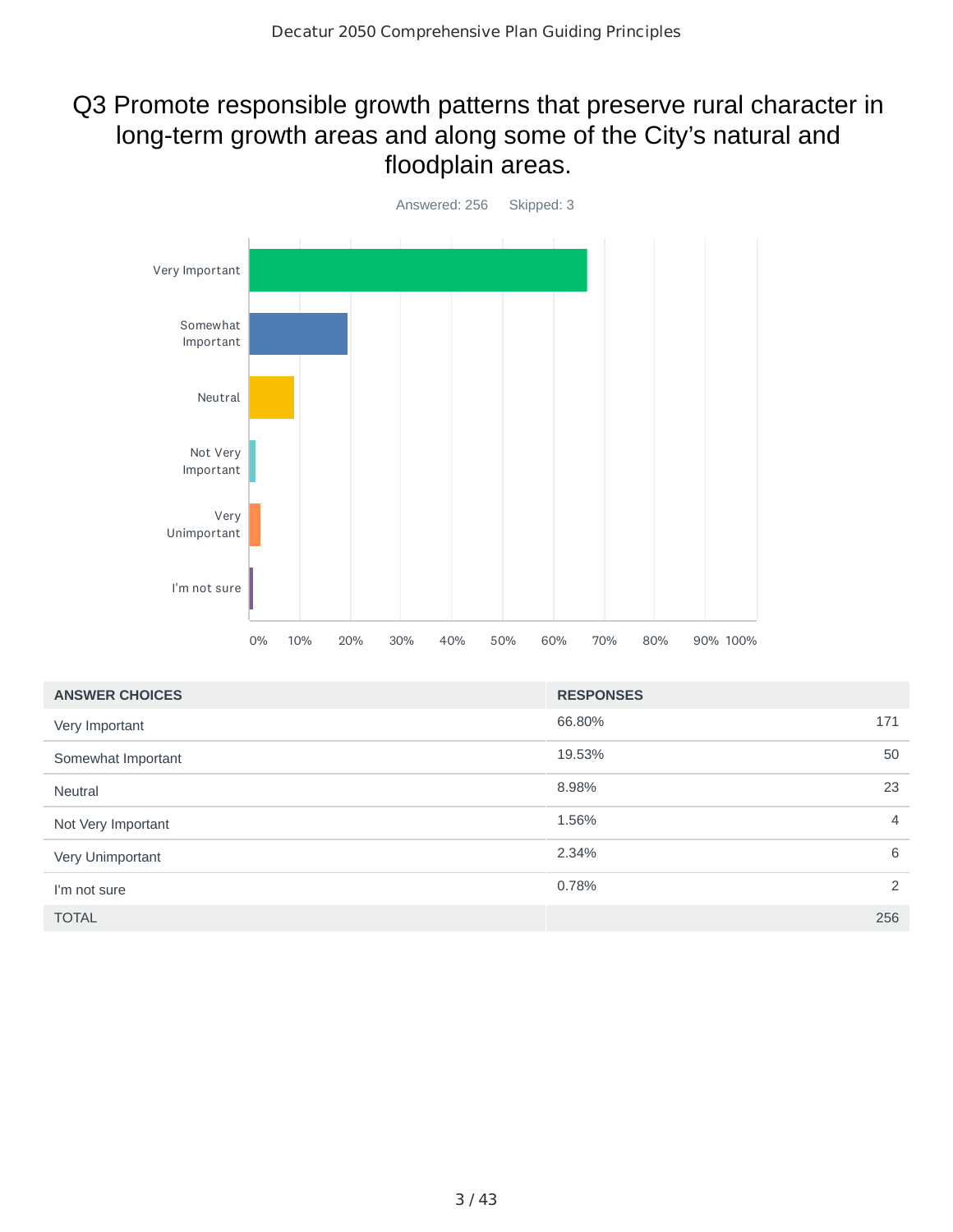## Q4 Promote appropriate location, design, and connectivity of new neighborhoods, encouraging developments to tie into the existing Decatur community.



| <b>ANSWER CHOICES</b> | <b>RESPONSES</b> |              |
|-----------------------|------------------|--------------|
| Very Important        | 50.58%           | 130          |
| Somewhat Important    | 31.13%           | 80           |
| <b>Neutral</b>        | 12.84%           | 33           |
| Not Very Important    | 3.89%            | 10           |
| Very Unimportant      | 1.17%            | 3            |
| I'm not sure          | 0.39%            | $\mathbf{1}$ |
| <b>TOTAL</b>          |                  | 257          |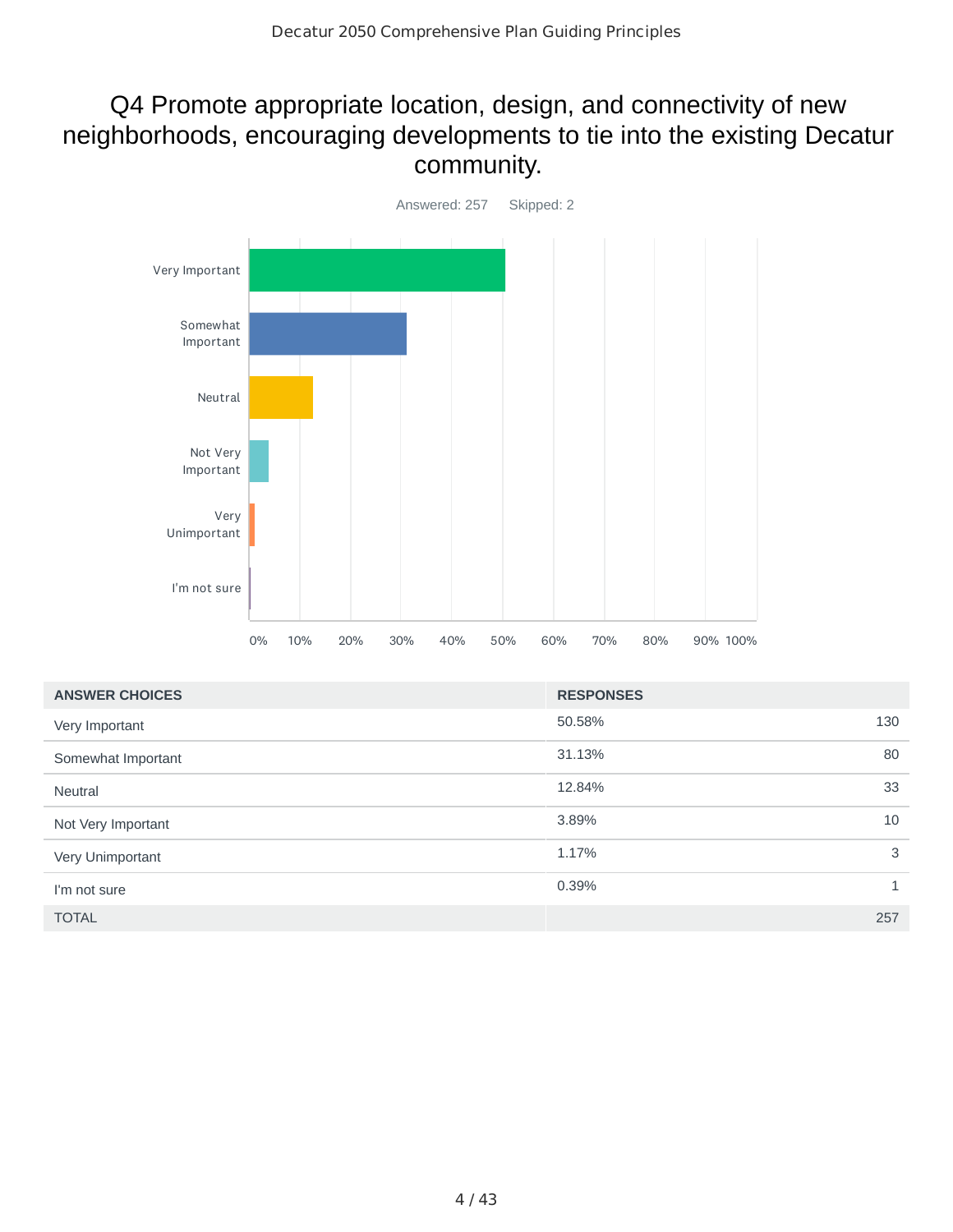#### Q5 Promote a high quality of life and a more livable City through proactive planning, development, and urban design practices.



| <b>ANSWER CHOICES</b> | <b>RESPONSES</b>           |
|-----------------------|----------------------------|
| Very Important        | 68.36%<br>175              |
| Somewhat Important    | 55<br>21.48%               |
| <b>Neutral</b>        | 16<br>6.25%                |
| Not Very Important    | 8<br>3.13%                 |
| Very Unimportant      | 2<br>0.78%                 |
| I'm not sure          | $0.00\%$<br>$\overline{0}$ |
| <b>TOTAL</b>          | 256                        |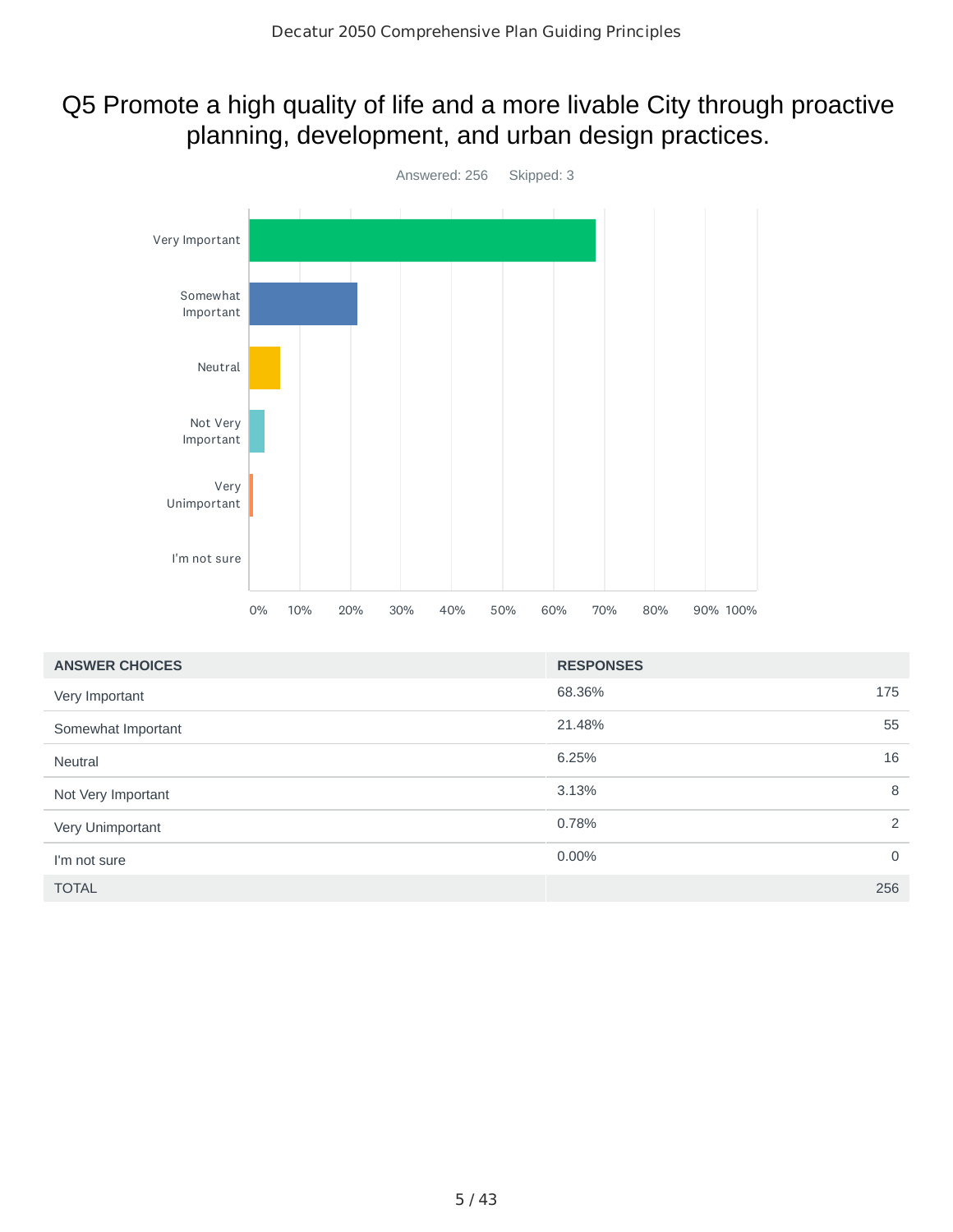# Q6 Respect the City's history and heritage as it grows while embracing a bright future for the growing community.



| <b>ANSWER CHOICES</b> | <b>RESPONSES</b> |                |
|-----------------------|------------------|----------------|
| Very Important        | 78.68%           | 203            |
| Somewhat Important    | 17.05%           | 44             |
| <b>Neutral</b>        | 2.71%            | $\overline{7}$ |
| Not Very Important    | 0.78%            | 2              |
| Very Unimportant      | 0.78%            | 2              |
| I'm not sure          | 0.00%            | $\mathbf 0$    |
| <b>TOTAL</b>          |                  | 258            |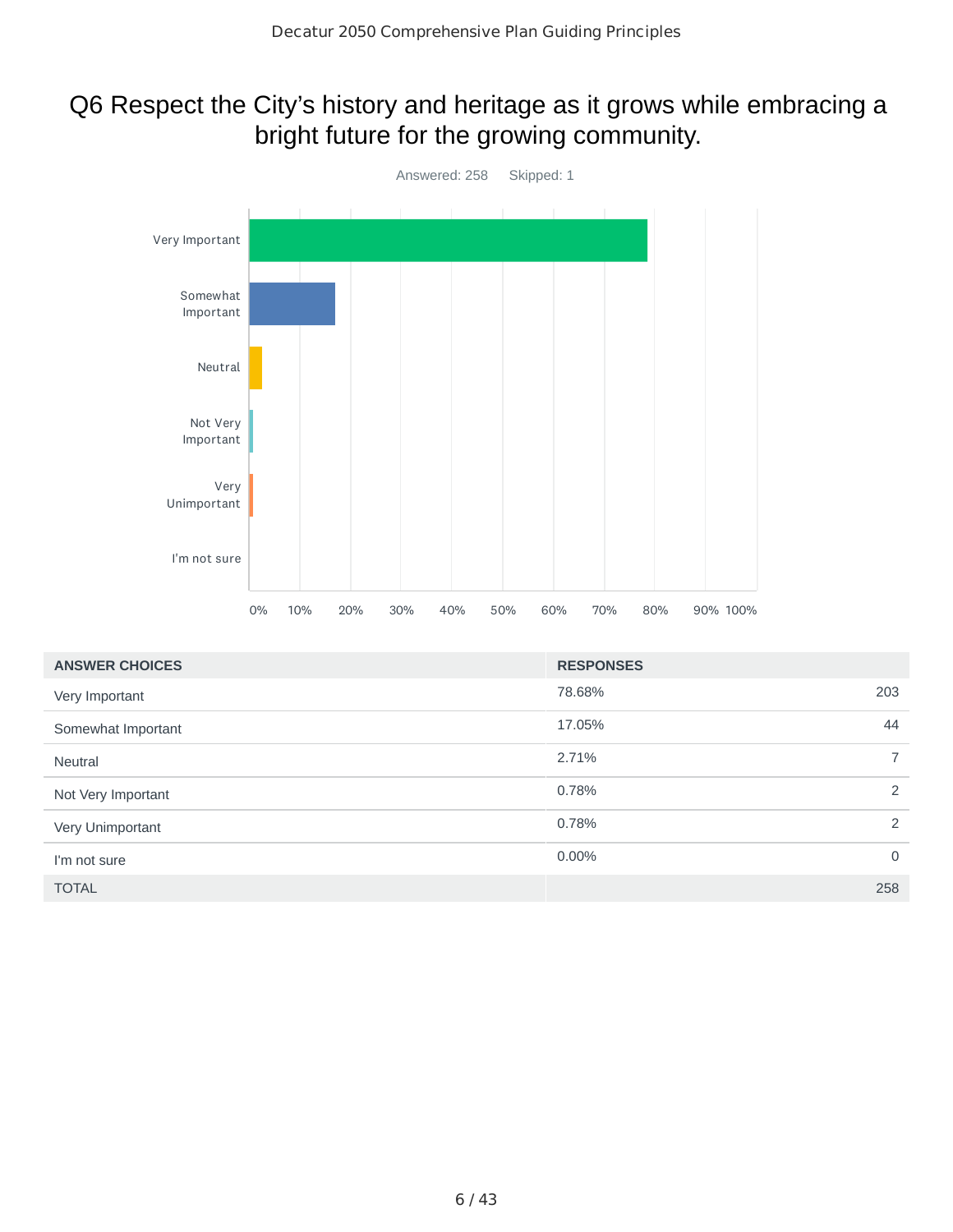#### Q7 Encourage the most desirable, efficient use of land while maintaining and enhancing the current community spirit and character.



| <b>ANSWER CHOICES</b> | <b>RESPONSES</b> |                |
|-----------------------|------------------|----------------|
| Very Important        | 66.28%           | 171            |
| Somewhat Important    | 25.97%           | 67             |
| <b>Neutral</b>        | 4.65%            | 12             |
| Not Very Important    | 1.16%            | 3              |
| Very Unimportant      | 1.16%            | 3              |
| I'm not sure          | 0.78%            | $\overline{2}$ |
| <b>TOTAL</b>          |                  | 258            |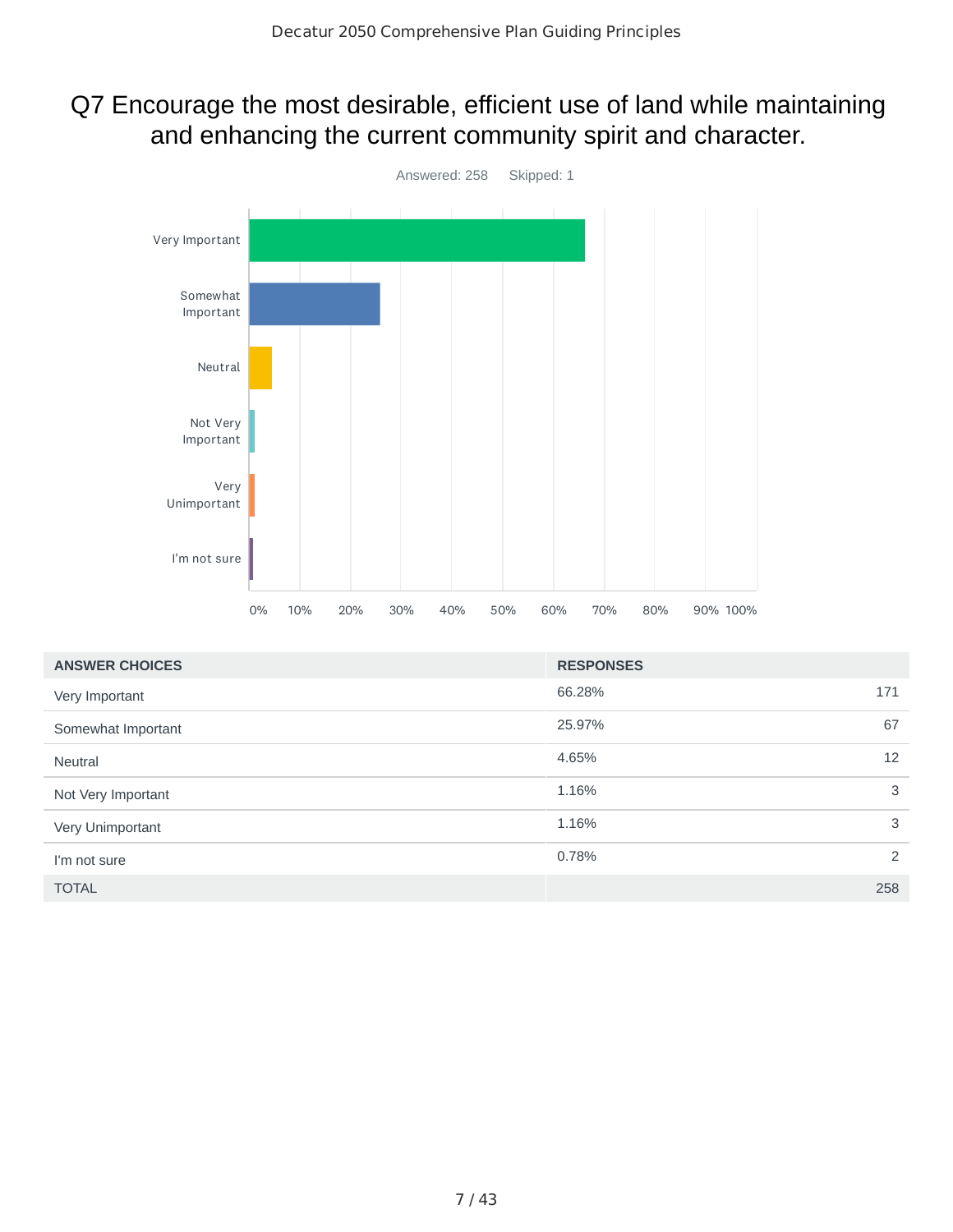## Q8 Encourage land use recommendations for development and redevelopment that respect environmental factors and support innovative design.



| <b>ANSWER CHOICES</b> | <b>RESPONSES</b> |                |
|-----------------------|------------------|----------------|
| Very Important        | 53.13%           | 136            |
| Somewhat Important    | 31.25%           | 80             |
| <b>Neutral</b>        | 12.11%           | 31             |
| Not Very Important    | 1.56%            | $\overline{4}$ |
| Very Unimportant      | 1.56%            | $\overline{4}$ |
| I'm not sure          | 0.39%            | $\mathbf{1}$   |
| <b>TOTAL</b>          |                  | 256            |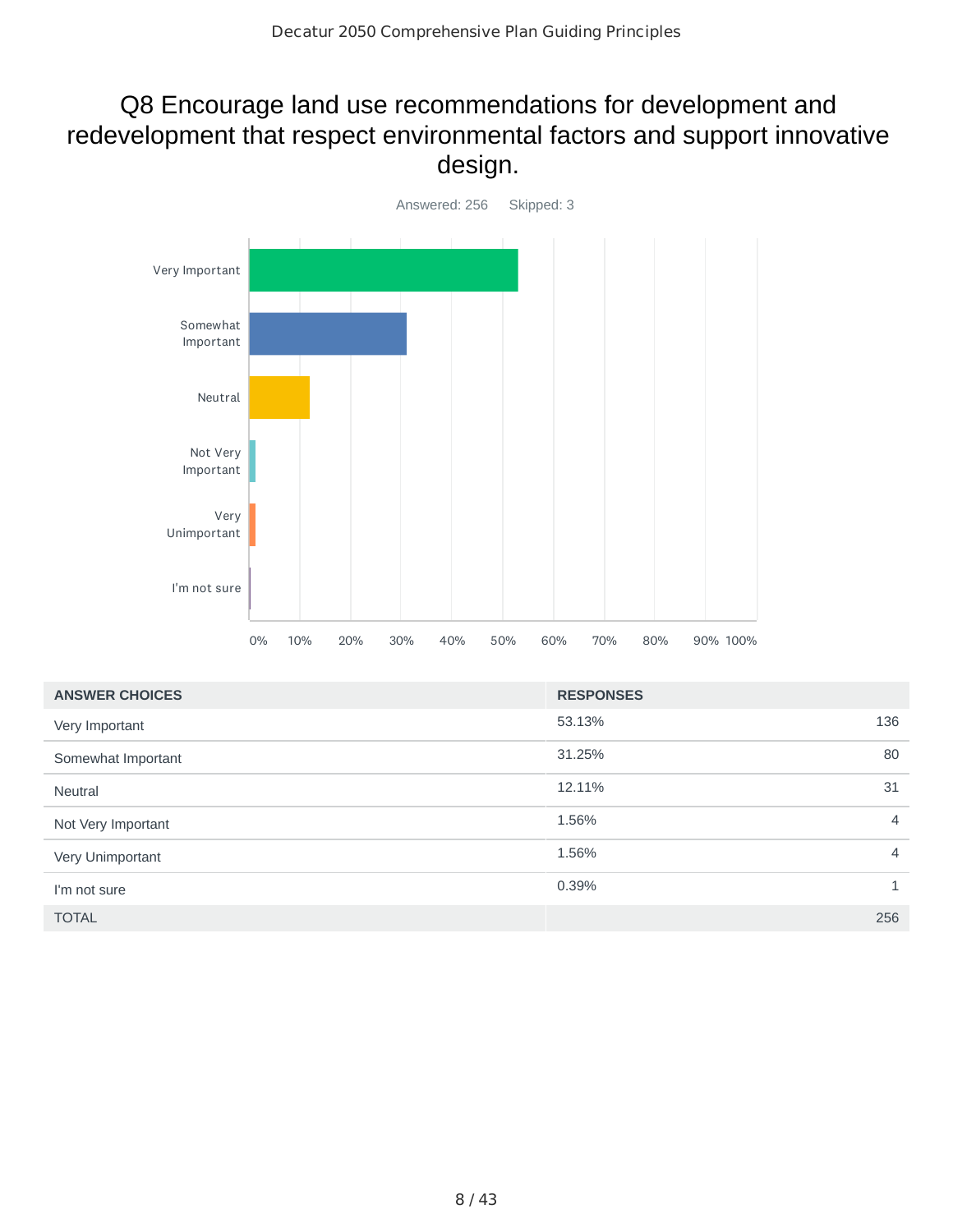#### Q9 Establish specific land use and infrastructure policies that support Downtown Revitalization.



| <b>ANSWER CHOICES</b> | <b>RESPONSES</b> |                |
|-----------------------|------------------|----------------|
| Very Important        | 62.65%           | 161            |
| Somewhat Important    | 28.40%           | 73             |
| Neutral               | 6.23%            | 16             |
| Not Very Important    | 1.56%            | $\overline{4}$ |
| Very Unimportant      | 1.17%            | 3              |
| I'm not sure          | 0.00%            | $\mathbf 0$    |
| <b>TOTAL</b>          |                  | 257            |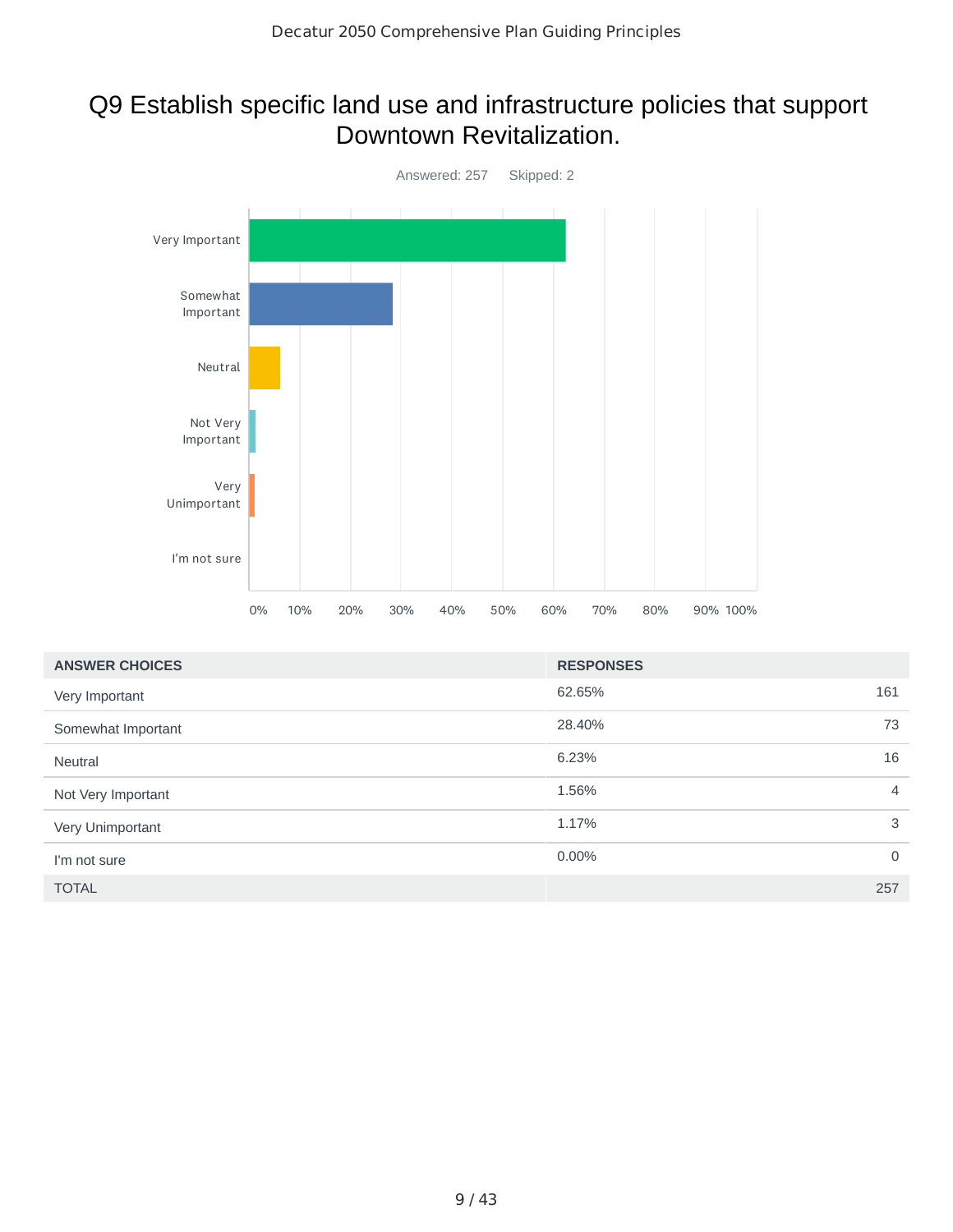#### Q10 Create recreational connections across the City with linear parks and trails.



| <b>ANSWER CHOICES</b> | <b>RESPONSES</b> |                |
|-----------------------|------------------|----------------|
| Very Important        | 52.84%           | 121            |
| Somewhat Important    | 31.44%           | 72             |
| Neutral               | 8.30%            | 19             |
| Not Very Important    | 5.68%            | 13             |
| Very Unimportant      | 1.75%            | $\overline{4}$ |
| I'm not sure          | 0.00%            | $\mathbf 0$    |
| <b>TOTAL</b>          |                  | 229            |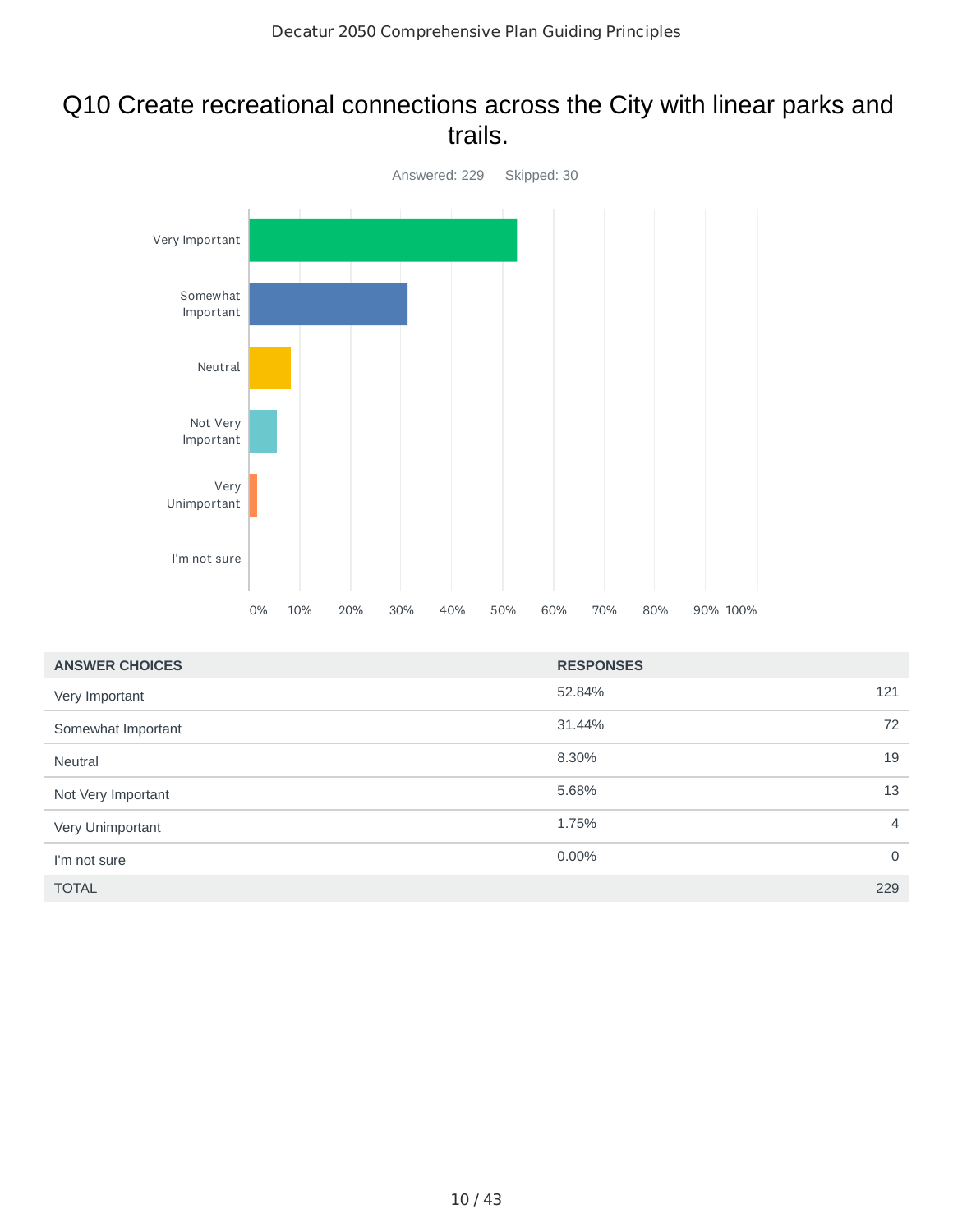# Q11 Encourage the development of park land and trails connections within new neighborhoods.



| <b>ANSWER CHOICES</b> | <b>RESPONSES</b> |                |
|-----------------------|------------------|----------------|
| Very Important        | 47.60%           | 109            |
| Somewhat Important    | 31.88%           | 73             |
| <b>Neutral</b>        | 13.54%           | 31             |
| Not Very Important    | 3.93%            | 9              |
| Very Unimportant      | 3.06%            | $\overline{7}$ |
| I'm not sure          | $0.00\%$         | $\overline{0}$ |
| <b>TOTAL</b>          |                  | 229            |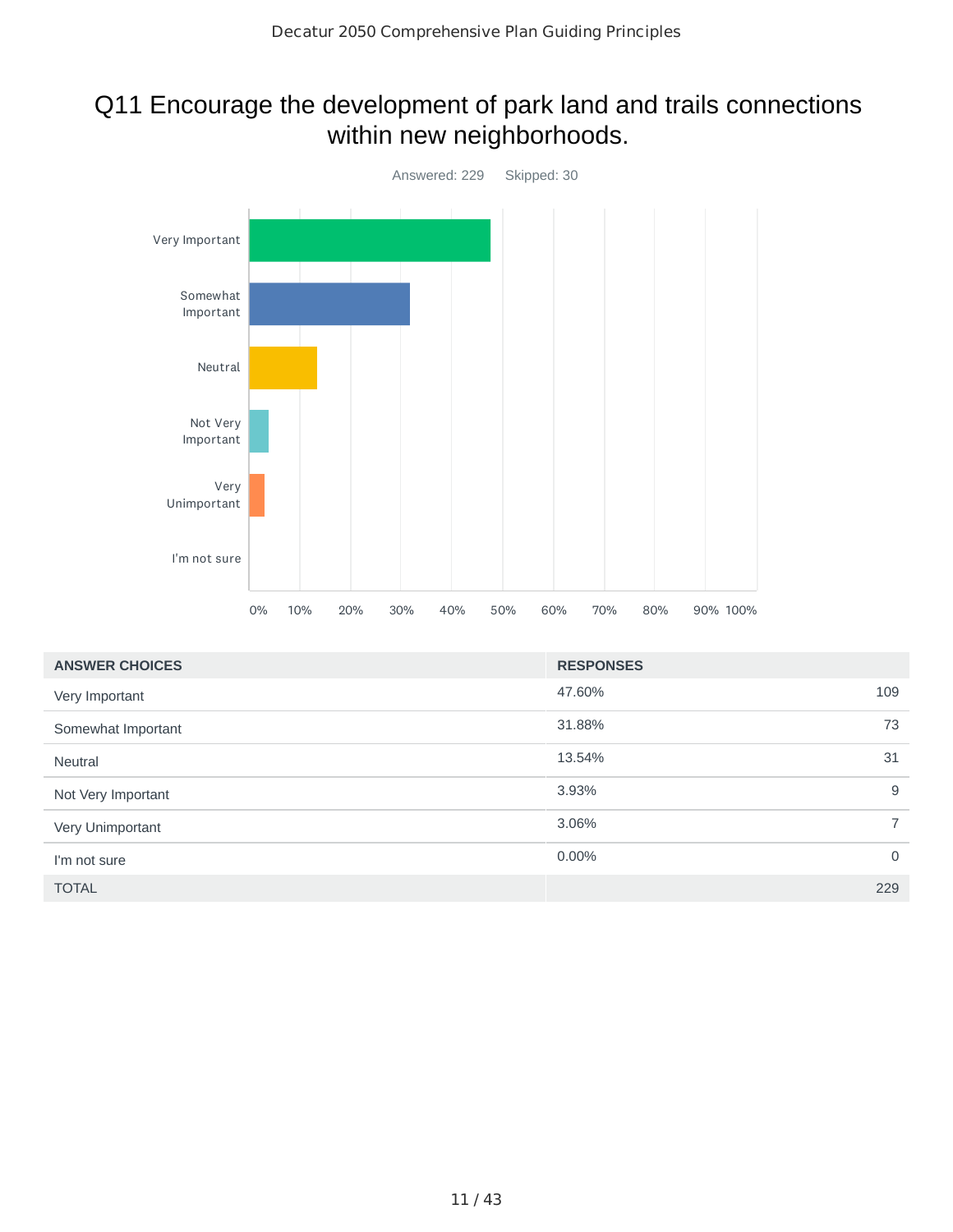#### Q12 Continue to prioritize education and promote the reputation of Decatur ISD.



| <b>ANSWER CHOICES</b> | <b>RESPONSES</b> |             |
|-----------------------|------------------|-------------|
| Very Important        | 79.48%           | 182         |
| Somewhat Important    | 13.54%           | 31          |
| <b>Neutral</b>        | 5.24%            | 12          |
| Not Very Important    | $0.00\%$         | $\mathbf 0$ |
| Very Unimportant      | 0.87%            | 2           |
| I'm not sure          | 0.87%            | 2           |
| <b>TOTAL</b>          |                  | 229         |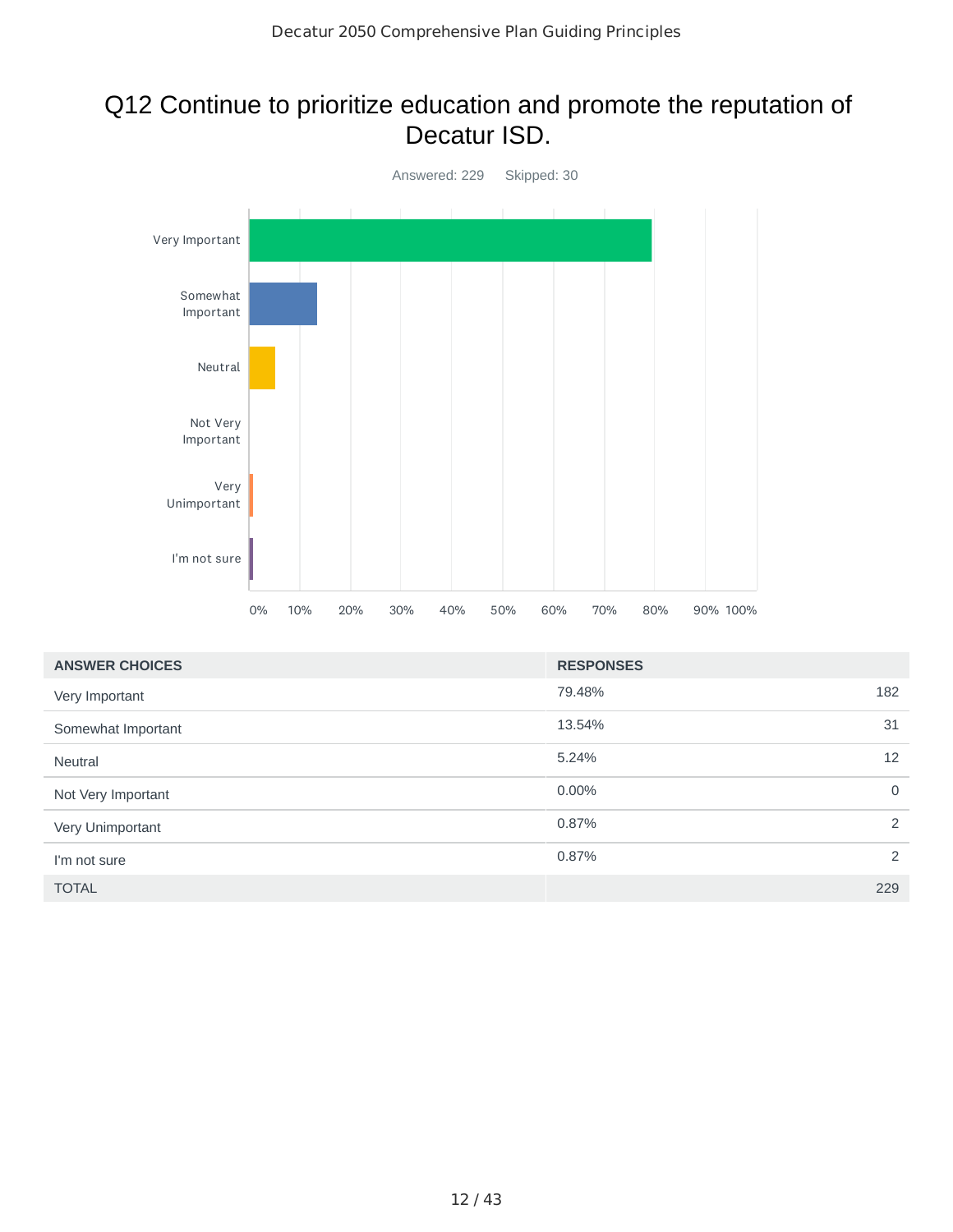## Q13 Ensure necessary coverage and capacity of public services, amenities, and utilities for anticipated future growth.



| <b>ANSWER CHOICES</b> | <b>RESPONSES</b> |                |
|-----------------------|------------------|----------------|
| Very Important        | 81.22%           | 186            |
| Somewhat Important    | 14.85%           | 34             |
| <b>Neutral</b>        | 3.06%            | $\overline{7}$ |
| Not Very Important    | 0.44%            | $\mathbf{1}$   |
| Very Unimportant      | 0.44%            | $\mathbf{1}$   |
| I'm not sure          | $0.00\%$         | $\mathbf 0$    |
| <b>TOTAL</b>          |                  | 229            |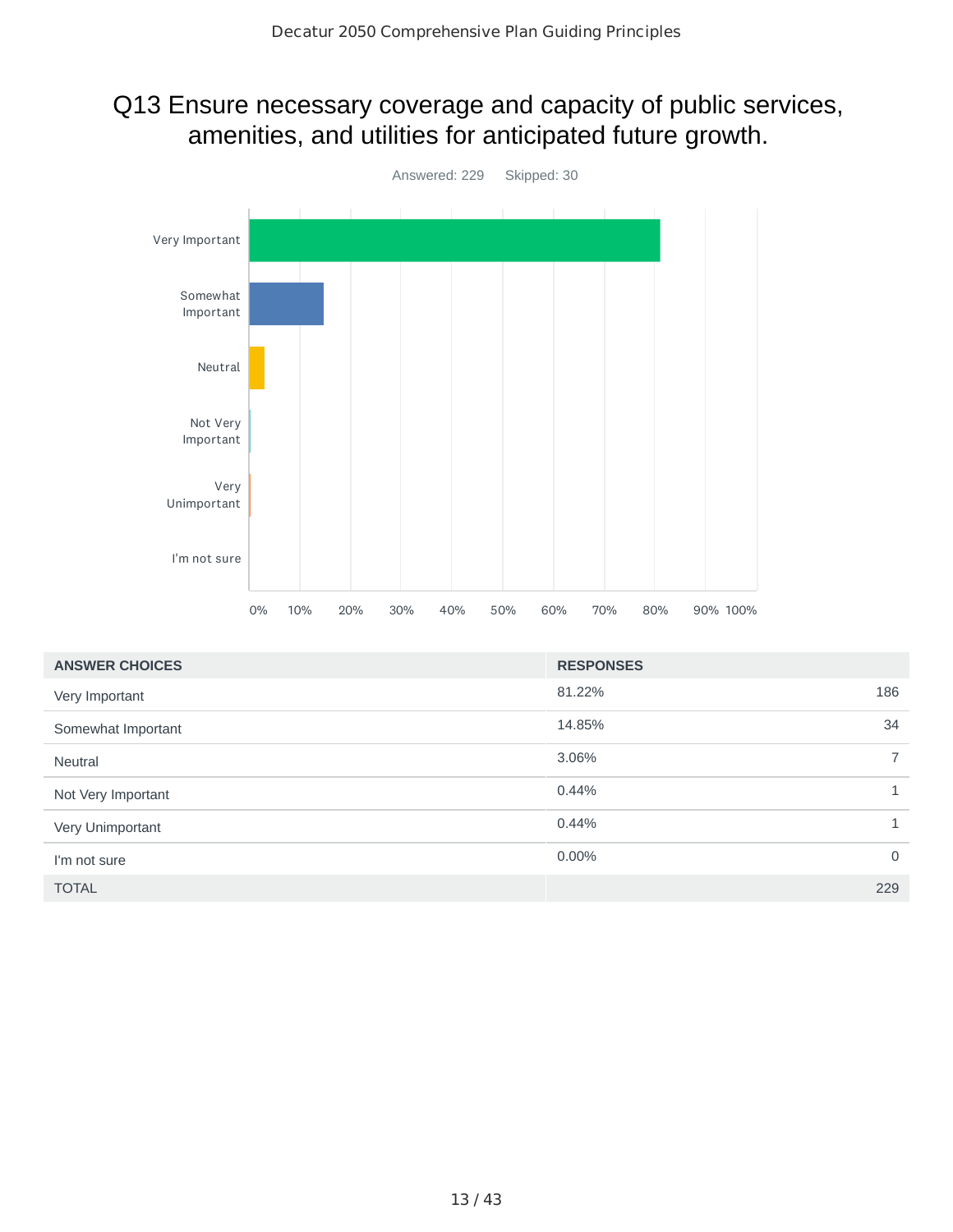#### Q14 Coordinate infrastructure investments to guide the desired locations and types of new development.



| <b>ANSWER CHOICES</b> | <b>RESPONSES</b> |              |
|-----------------------|------------------|--------------|
| Very Important        | 58.15%           | 132          |
| Somewhat Important    | 30.84%           | 70           |
| <b>Neutral</b>        | 8.81%            | 20           |
| Not Very Important    | 0.88%            | 2            |
| Very Unimportant      | 0.44%            | $\mathbf{1}$ |
| I'm not sure          | 0.88%            | 2            |
| <b>TOTAL</b>          |                  | 227          |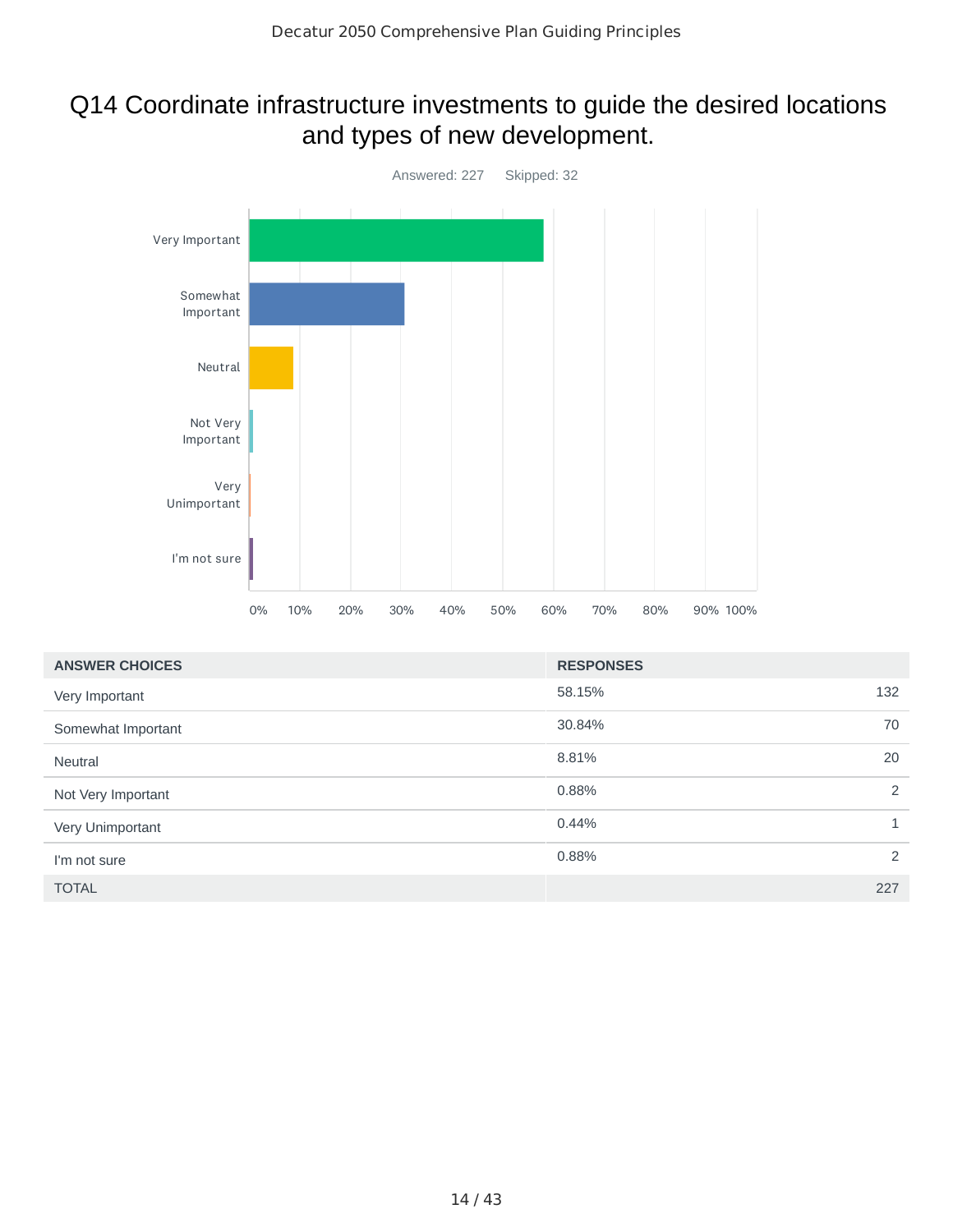## Q15 Ensure that adequate municipal services and libraries, schools, and parks and recreation facilities are distributed equitably throughout the City to meet the needs of the community.



| <b>ANSWER CHOICES</b> | <b>RESPONSES</b> |              |
|-----------------------|------------------|--------------|
| Very Important        | 62.45%           | 143          |
| Somewhat Important    | 26.20%           | 60           |
| <b>Neutral</b>        | 7.86%            | 18           |
| Not Very Important    | 2.18%            | 5            |
| Very Unimportant      | 0.87%            | 2            |
| I'm not sure          | 0.44%            | $\mathbf{1}$ |
| <b>TOTAL</b>          |                  | 229          |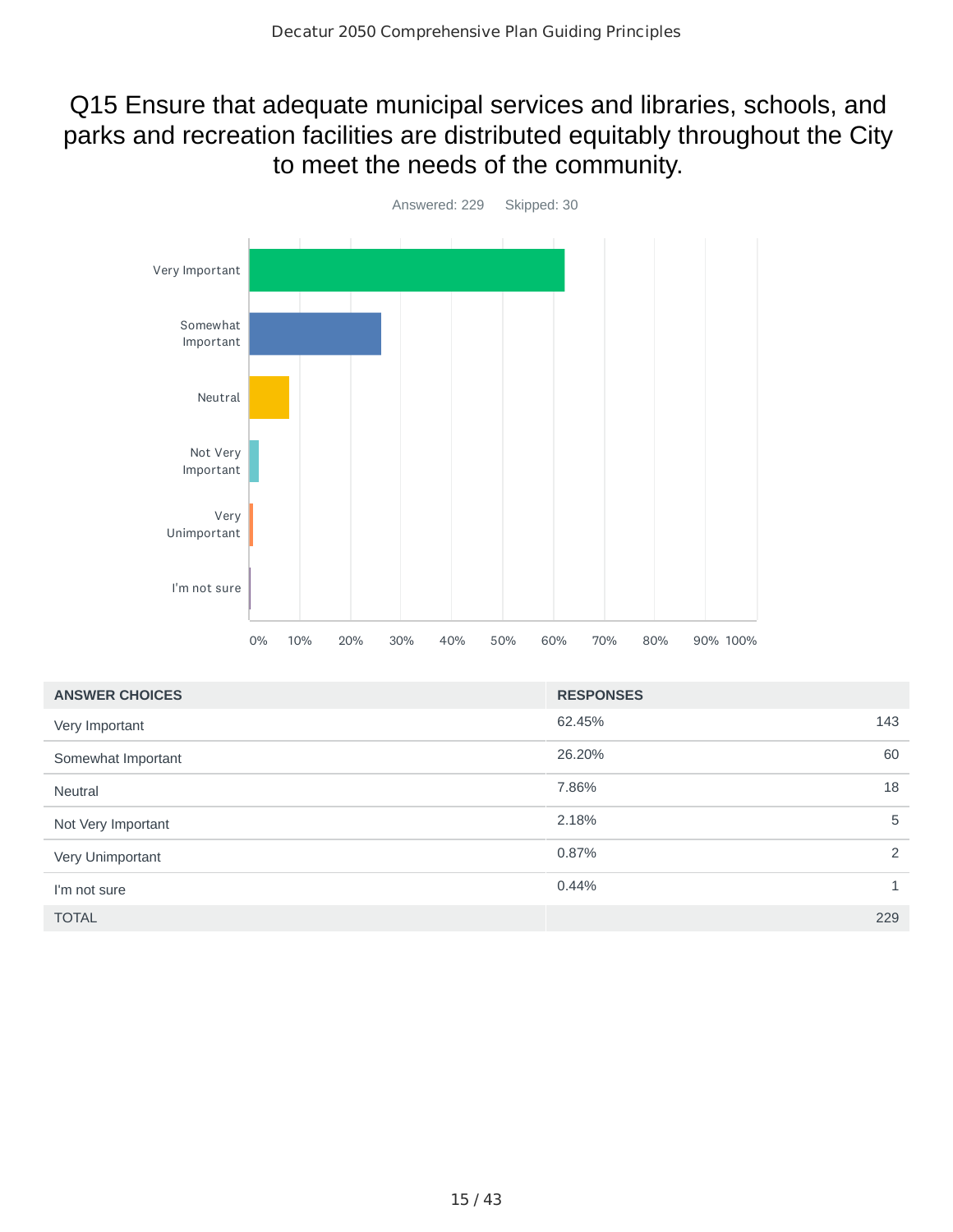## Q16 Maintain and promote a community identity rooted in the city's smalltown appeal.



| <b>ANSWER CHOICES</b> | <b>RESPONSES</b> |             |
|-----------------------|------------------|-------------|
| Very Important        | 61.47%           | 142         |
| Somewhat Important    | 23.81%           | 55          |
| <b>Neutral</b>        | 8.66%            | 20          |
| Not Very Important    | 3.90%            | 9           |
| Very Unimportant      | 2.16%            | 5           |
| I'm not sure          | 0.00%            | $\mathbf 0$ |
| <b>TOTAL</b>          |                  | 231         |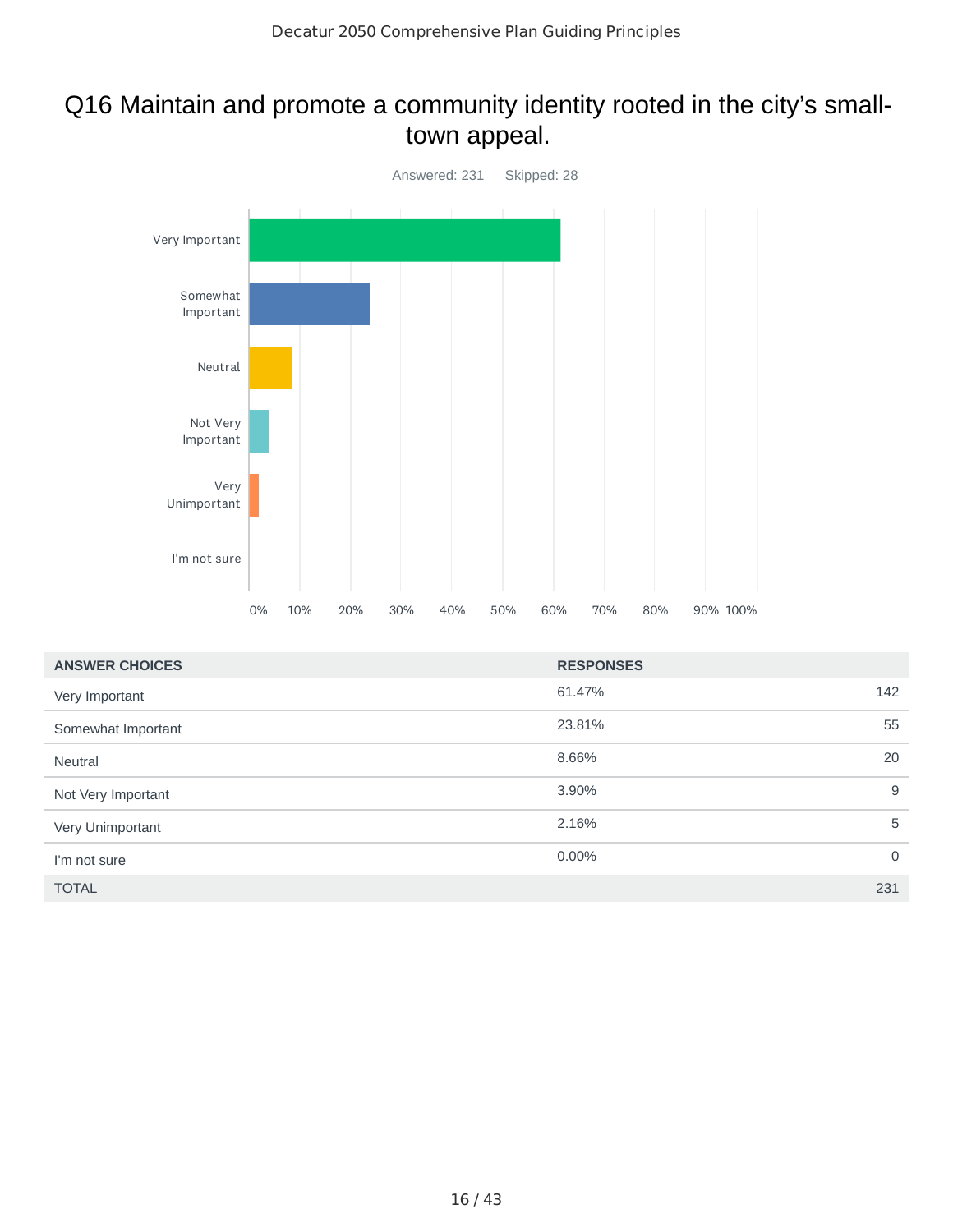#### Q17 Give the same level of importance and attention to the maintenance of infrastructure as to the construction of new facilities.



| <b>ANSWER CHOICES</b> | <b>RESPONSES</b> |                |
|-----------------------|------------------|----------------|
| Very Important        | 79.91%           | 183            |
| Somewhat Important    | 16.16%           | 37             |
| <b>Neutral</b>        | 3.06%            | $\overline{7}$ |
| Not Very Important    | 0.00%            | $\Omega$       |
| Very Unimportant      | 0.44%            | $\mathbf{1}$   |
| I'm not sure          | 0.44%            | $\mathbf{1}$   |
| <b>TOTAL</b>          |                  | 229            |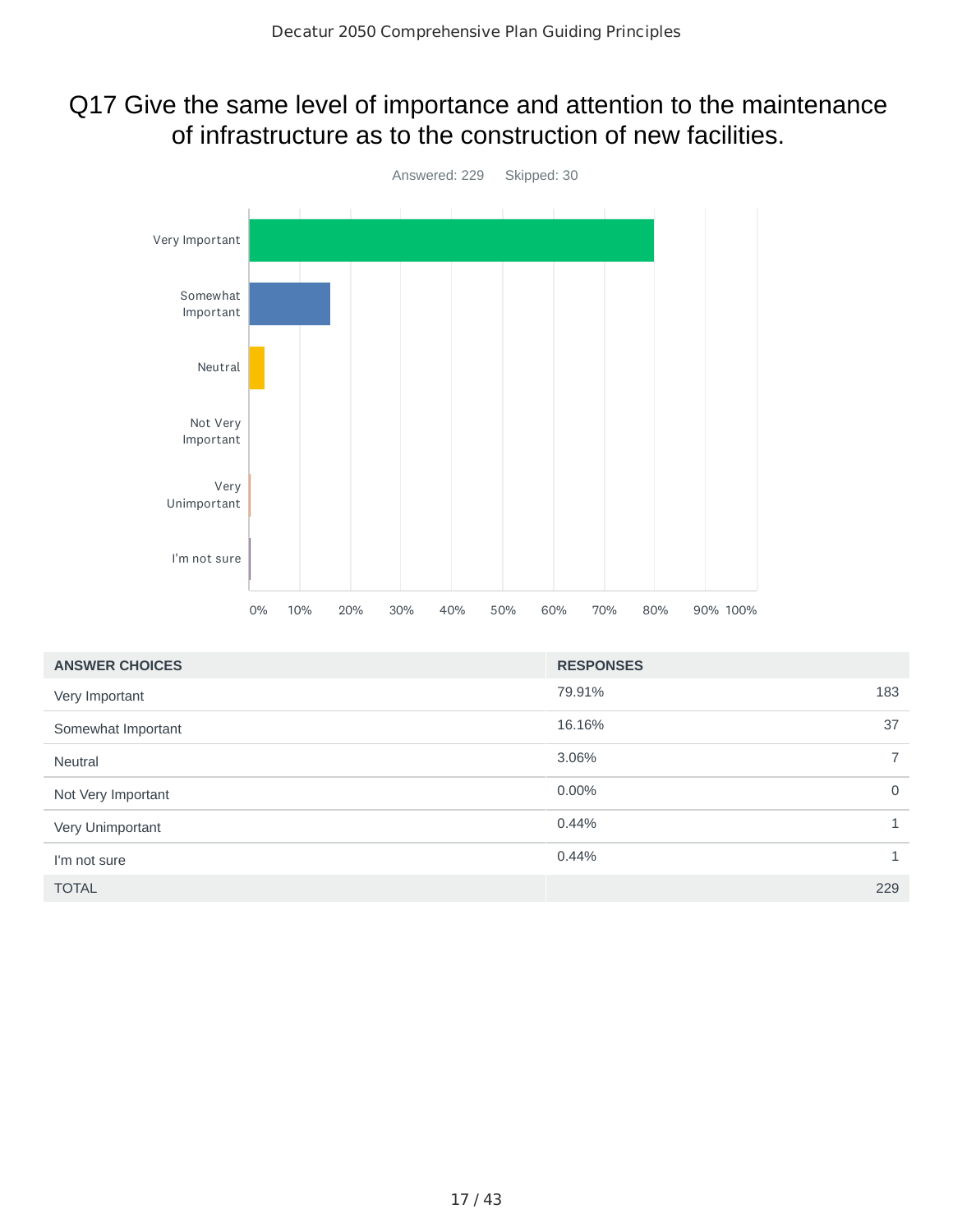#### Q18 Prioritize infrastructure improvements and maintenance projects to provide the best economic return to the tax base.



| <b>ANSWER CHOICES</b> | <b>RESPONSES</b> |                |
|-----------------------|------------------|----------------|
| Very Important        | 69.00%           | 158            |
| Somewhat Important    | 22.71%           | 52             |
| <b>Neutral</b>        | 5.68%            | 13             |
| Not Very Important    | 1.31%            | 3              |
| Very Unimportant      | 0.44%            | $\mathbf{1}$   |
| I'm not sure          | 0.87%            | $\overline{2}$ |
| <b>TOTAL</b>          |                  | 229            |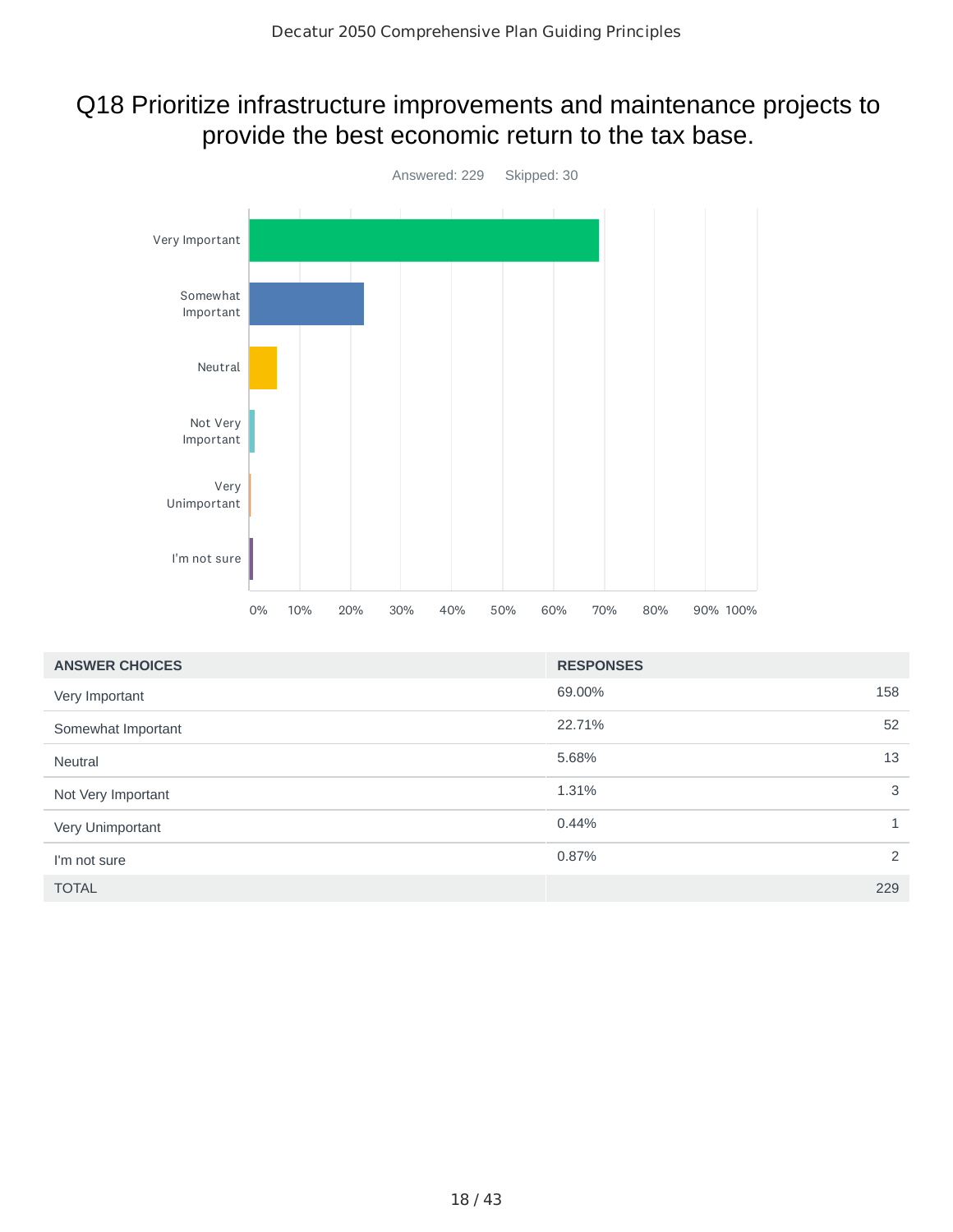# Q19 Encourage more local choices for entertainment, dining, and public social spaces.



| <b>ANSWER CHOICES</b> | <b>RESPONSES</b> |             |
|-----------------------|------------------|-------------|
| Very Important        | 66.51%           | 145         |
| Somewhat Important    | 23.85%           | 52          |
| <b>Neutral</b>        | 5.96%            | 13          |
| Not Very Important    | 2.75%            | 6           |
| Very Unimportant      | 0.92%            | 2           |
| I'm not sure          | 0.00%            | $\mathbf 0$ |
| <b>TOTAL</b>          |                  | 218         |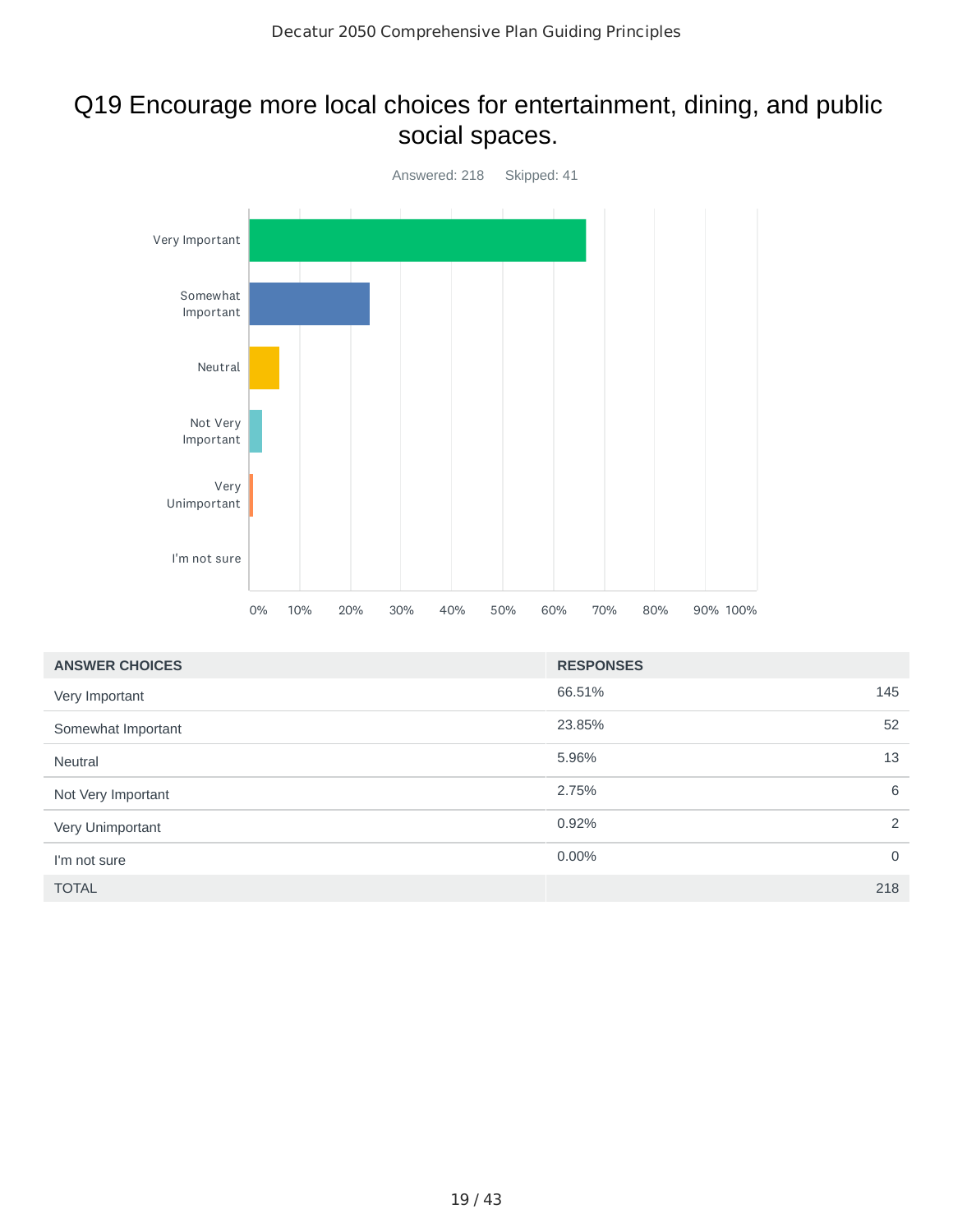#### Q20 Encourage non-residential development that diversifies the City's tax base by attracting new industry and professional services.

![](_page_19_Figure_2.jpeg)

| <b>ANSWER CHOICES</b> | <b>RESPONSES</b> |             |
|-----------------------|------------------|-------------|
| Very Important        | 60.37%           | 131         |
| Somewhat Important    | 29.03%           | 63          |
| <b>Neutral</b>        | 5.99%            | 13          |
| Not Very Important    | 3.23%            | $7^{\circ}$ |
| Very Unimportant      | 1.38%            | 3           |
| I'm not sure          | 0.00%            | $\Omega$    |
| <b>TOTAL</b>          |                  | 217         |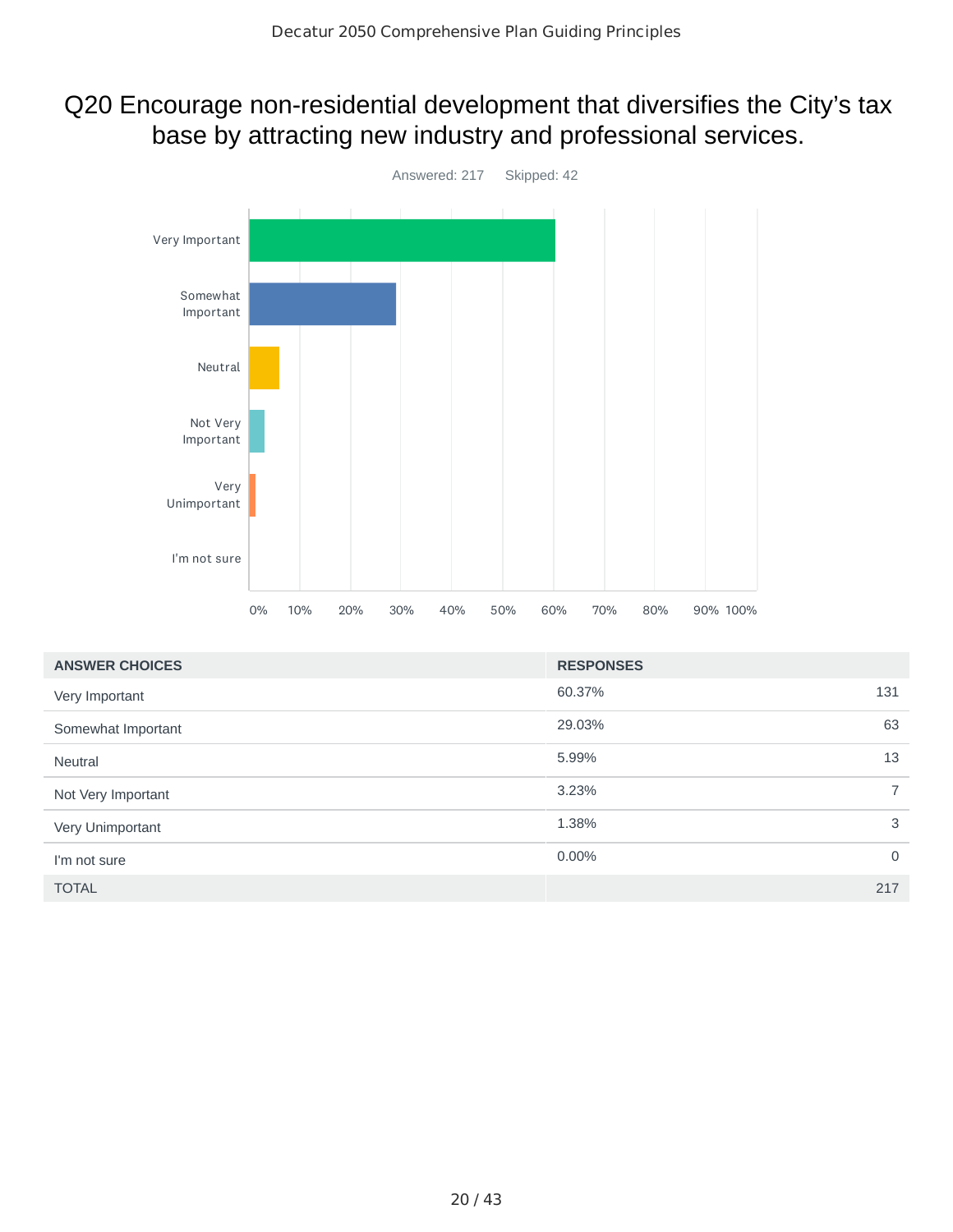#### Q21 Promote the city as a destination for office space, in addition to retail and industrial uses.

![](_page_20_Figure_2.jpeg)

| <b>ANSWER CHOICES</b> | <b>RESPONSES</b> |                |
|-----------------------|------------------|----------------|
| Very Important        | 31.19%           | 68             |
| Somewhat Important    | 43.58%           | 95             |
| <b>Neutral</b>        | 13.30%           | 29             |
| Not Very Important    | 8.72%            | 19             |
| Very Unimportant      | 3.21%            | $\overline{7}$ |
| I'm not sure          | 0.00%            | $\overline{0}$ |
| <b>TOTAL</b>          | 218              |                |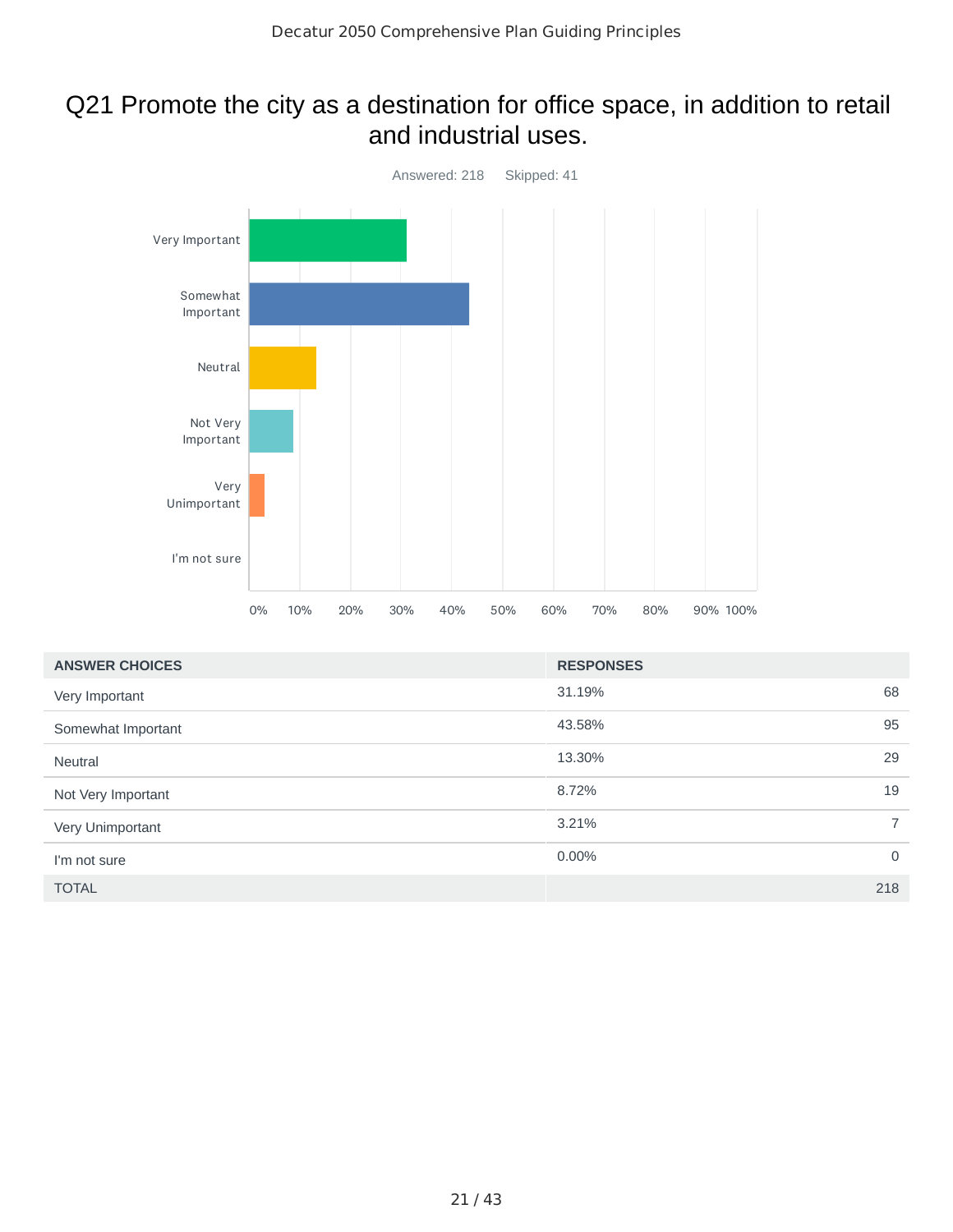## Q22 Invest in physical infrastructure to support economic development and job growth.

![](_page_21_Figure_2.jpeg)

| <b>ANSWER CHOICES</b> | <b>RESPONSES</b> |              |
|-----------------------|------------------|--------------|
| Very Important        | 62.96%           | 136          |
| Somewhat Important    | 29.17%           | 63           |
| <b>Neutral</b>        | 6.02%            | 13           |
| Not Very Important    | 0.93%            | 2            |
| Very Unimportant      | 0.46%            | $\mathbf{1}$ |
| I'm not sure          | 0.46%            | $\mathbf{1}$ |
| <b>TOTAL</b>          |                  | 216          |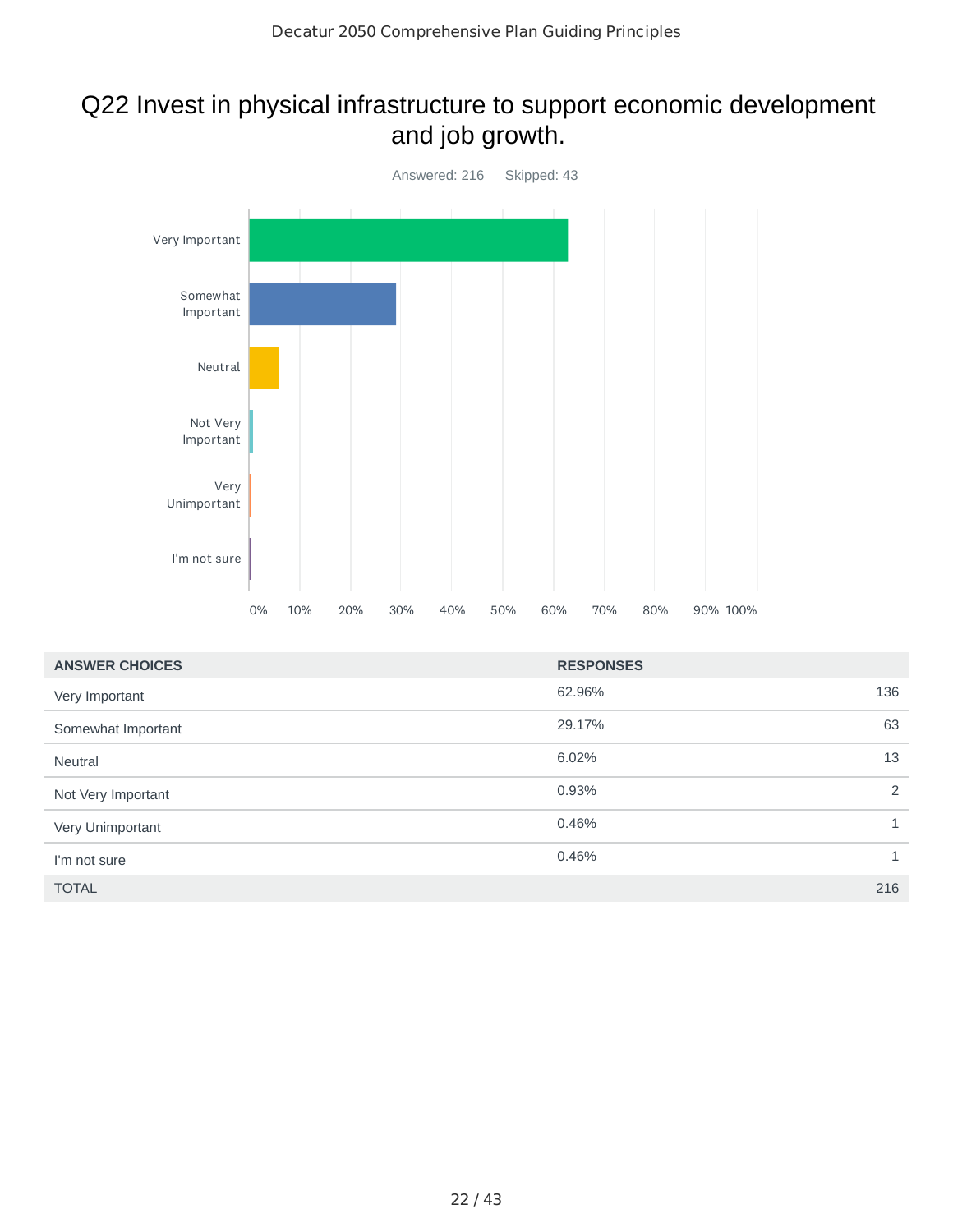#### Q23 Create quality working environments that foster an attractive sense of place.

![](_page_22_Figure_2.jpeg)

| <b>ANSWER CHOICES</b> | <b>RESPONSES</b> |     |
|-----------------------|------------------|-----|
| Very Important        | 47.93%           | 104 |
| Somewhat Important    | 35.02%           | 76  |
| <b>Neutral</b>        | 12.44%           | 27  |
| Not Very Important    | 2.30%            | 5   |
| Very Unimportant      | 0.92%            | 2   |
| I'm not sure          | 1.38%            | 3   |
| <b>TOTAL</b>          |                  | 217 |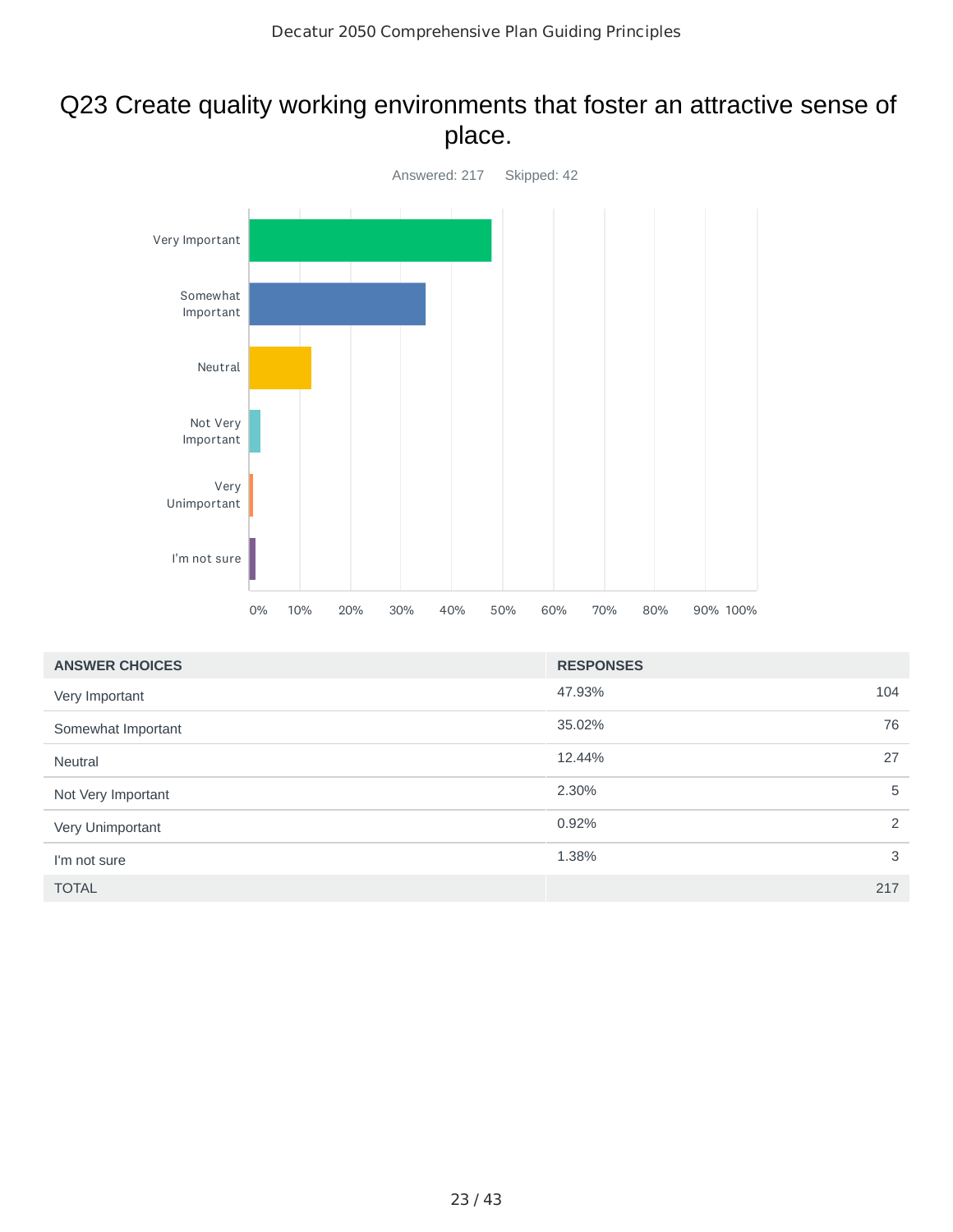## Q24 Encourage dialogue between Decatur ISD, private sector businesses and the City's partner agencies to create programs that will develop a high-quality workforce by making opportunities for life-long learning accessible.

![](_page_23_Figure_2.jpeg)

| <b>ANSWER CHOICES</b> | <b>RESPONSES</b> |              |
|-----------------------|------------------|--------------|
| Very Important        | 66.82%           | 145          |
| Somewhat Important    | 25.35%           | 55           |
| <b>Neutral</b>        | 5.99%            | 13           |
| Not Very Important    | 0.46%            | $\mathbf{1}$ |
| Very Unimportant      | 0.92%            | 2            |
| I'm not sure          | 0.46%            | 1            |
| <b>TOTAL</b>          |                  | 217          |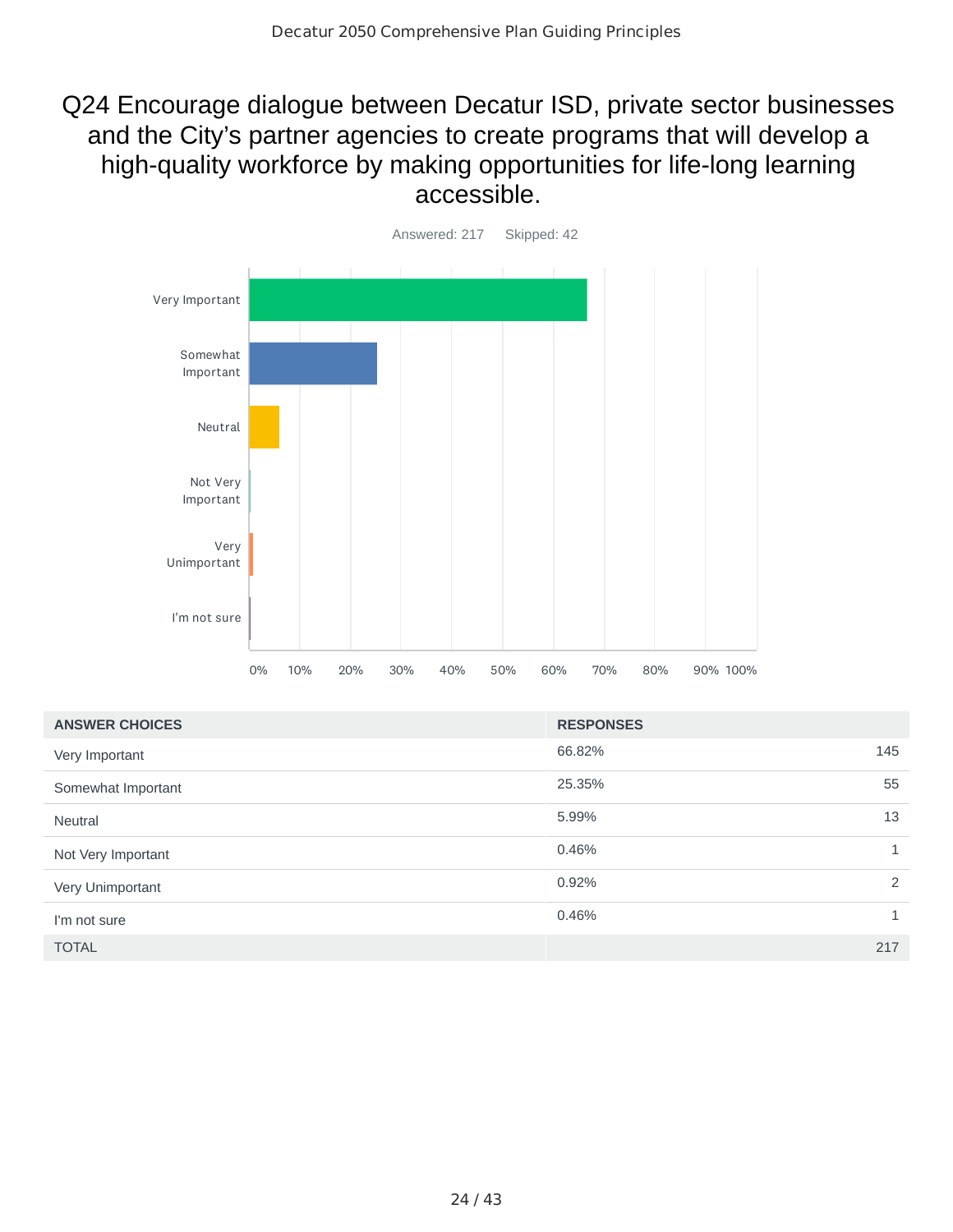Q25 Encourage investment in public facilities, services and infrastructure that are located, timed and sized to meet the expected needs of current and future residents and businesses, and that have life‐cycle benefits that outweigh their life‐cycle costs.

![](_page_24_Figure_2.jpeg)

| <b>ANSWER CHOICES</b> | <b>RESPONSES</b> |     |
|-----------------------|------------------|-----|
| Very Important        | 50.69%           | 110 |
| Somewhat Important    | 33.18%           | 72  |
| <b>Neutral</b>        | 11.06%           | 24  |
| Not Very Important    | 0.92%            | 2   |
| Very Unimportant      | 0.92%            | 2   |
| I'm not sure          | 3.23%            | 7   |
| <b>TOTAL</b>          |                  | 217 |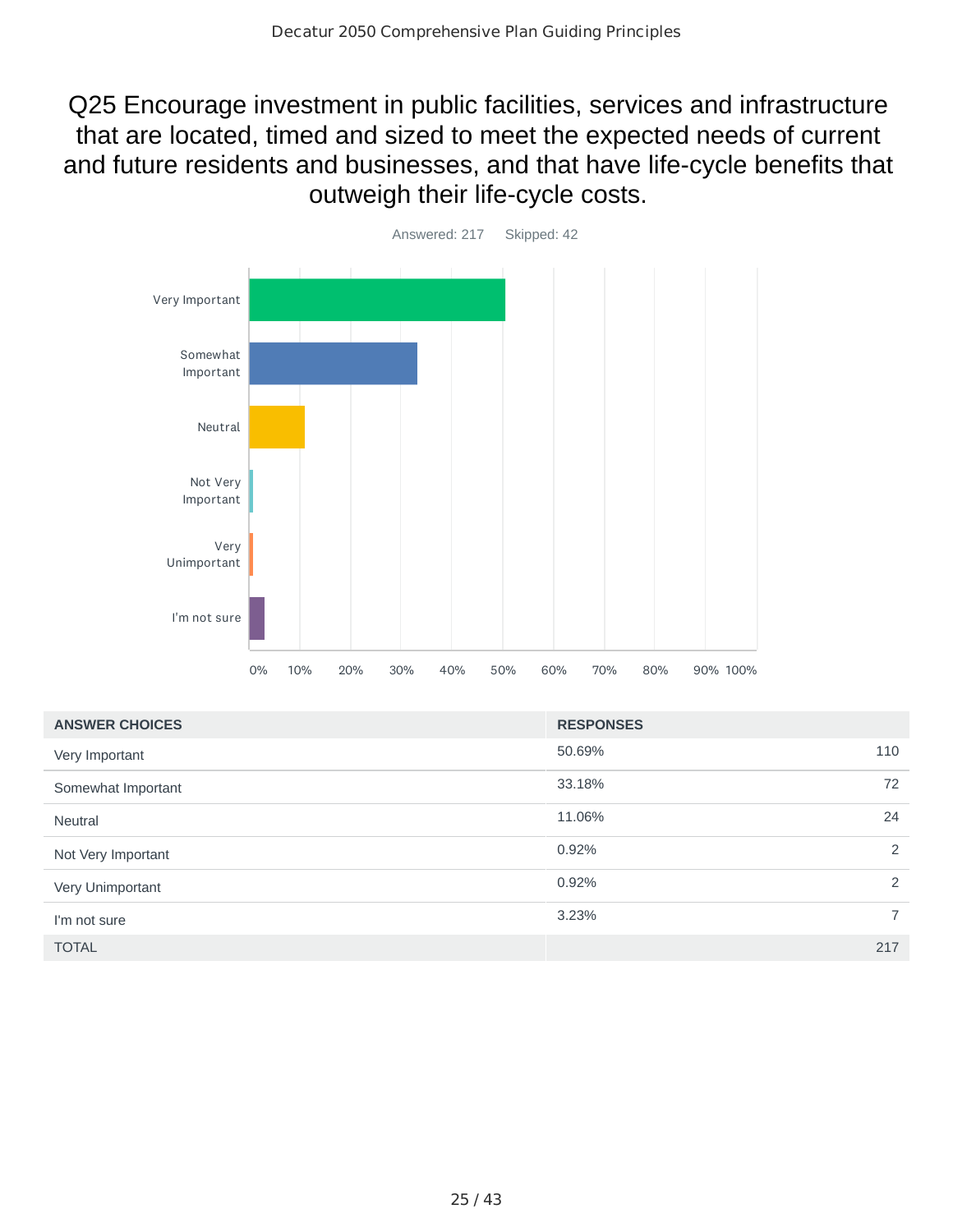# Q26 Continue to support the EDC's efforts with the Eagles Landing Business Park to insure the development's future success.

![](_page_25_Figure_2.jpeg)

| <b>ANSWER CHOICES</b> | <b>RESPONSES</b> |                |
|-----------------------|------------------|----------------|
| Very Important        | 35.48%           | 77             |
| Somewhat Important    | 31.80%           | 69             |
| <b>Neutral</b>        | 16.59%           | 36             |
| Not Very Important    | 6.45%            | 14             |
| Very Unimportant      | 3.23%            | $\overline{7}$ |
| I'm not sure          | 6.45%            | 14             |
| <b>TOTAL</b>          |                  | 217            |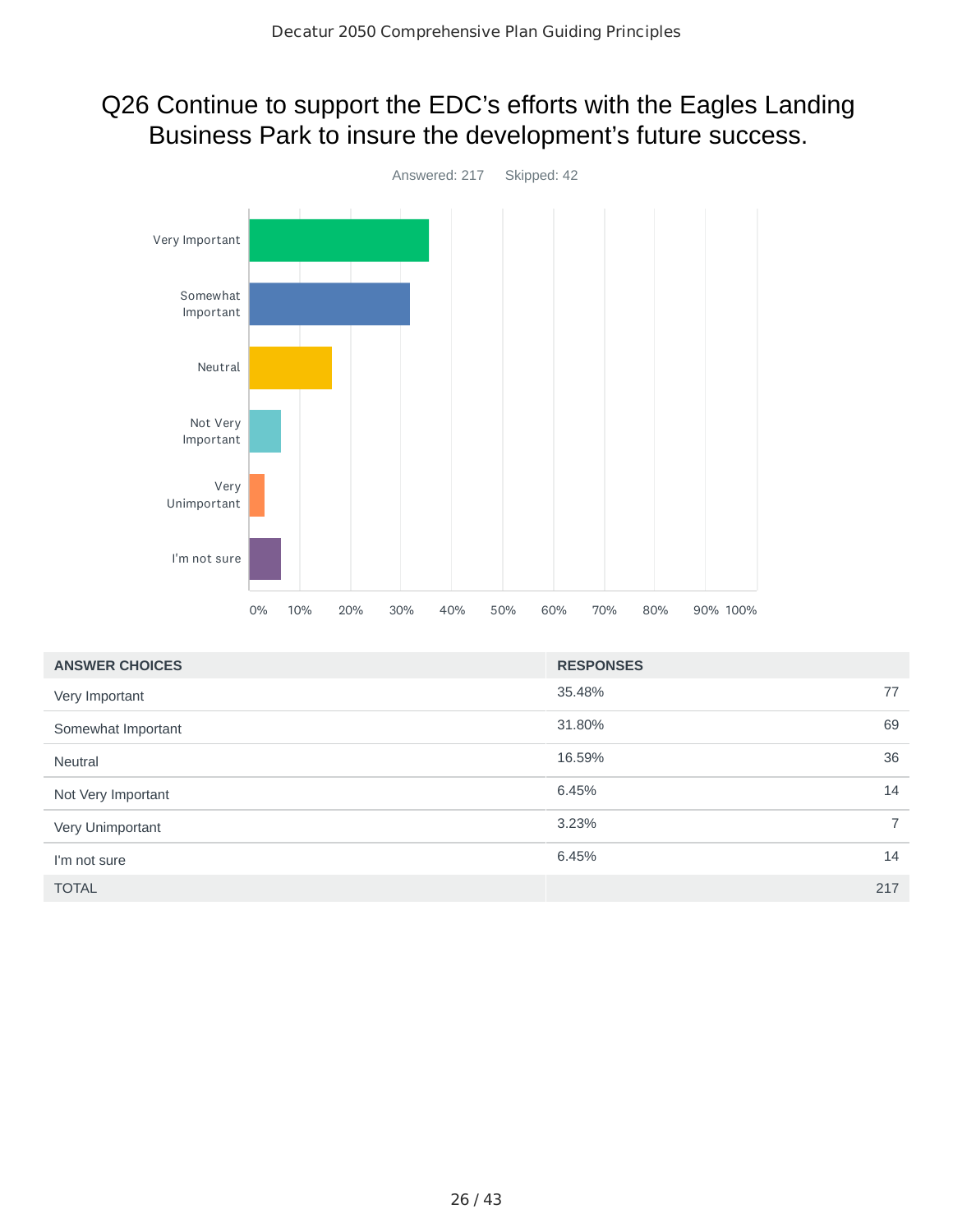## Q27 Modernize and maintain the quality of existing transportation infrastructure and preserve the necessary right-of-way for future connectivity and expansion.

![](_page_26_Figure_2.jpeg)

| <b>ANSWER CHOICES</b> | <b>RESPONSES</b> |                |
|-----------------------|------------------|----------------|
| Very Important        | 60.20%           | 118            |
| Somewhat Important    | 30.10%           | 59             |
| <b>Neutral</b>        | 6.12%            | 12             |
| Not Very Important    | 2.04%            | $\overline{4}$ |
| Very Unimportant      | 1.02%            | 2              |
| I'm not sure          | 0.51%            | 1              |
| <b>TOTAL</b>          |                  | 196            |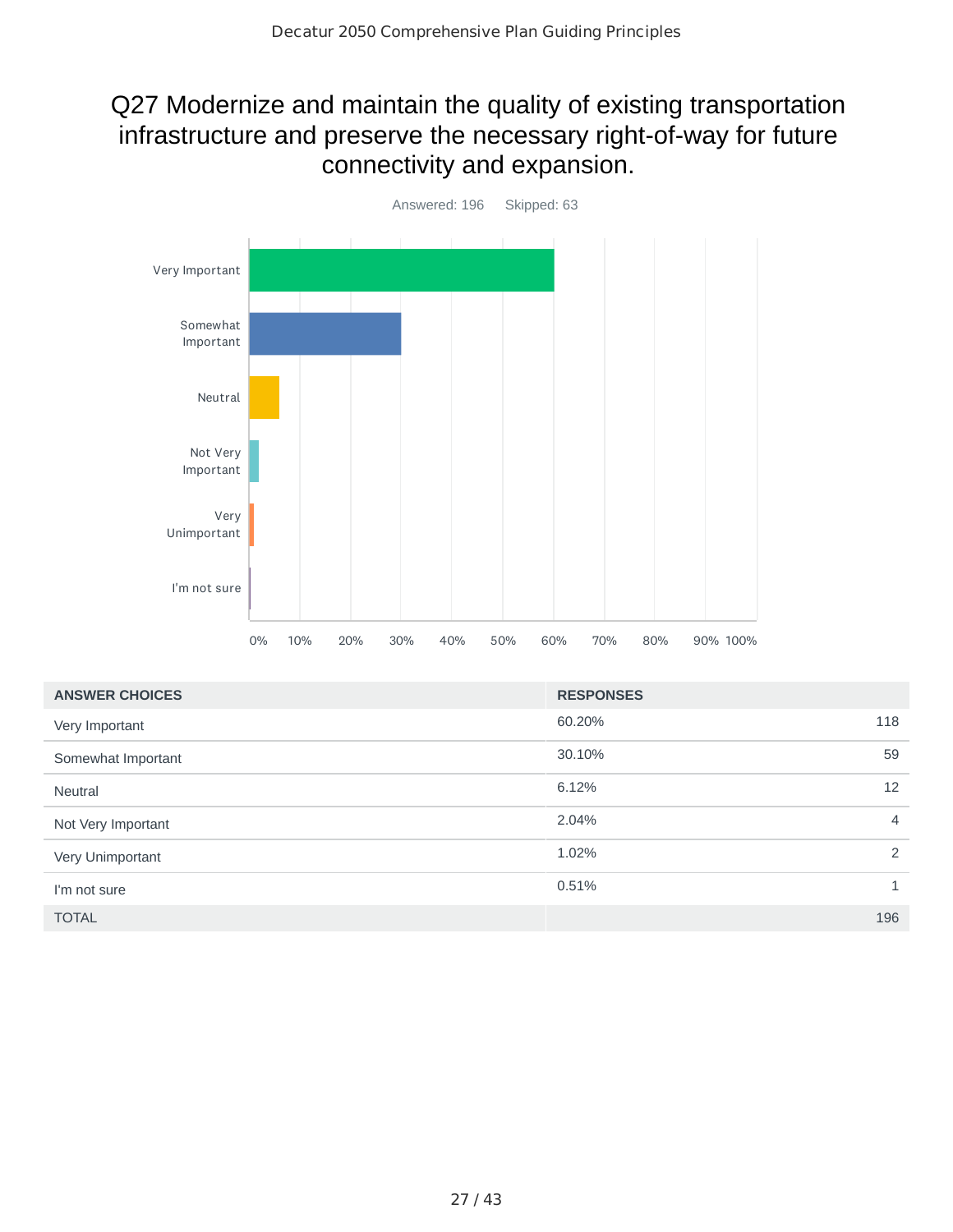## Q28 Encourage more transportation options in the city, to include walking and biking, and explore new transportation strategies to reduce vehicle trips.

![](_page_27_Figure_2.jpeg)

| <b>ANSWER CHOICES</b> | <b>RESPONSES</b> |                |
|-----------------------|------------------|----------------|
| Very Important        | 44.67%           | 88             |
| Somewhat Important    | 26.90%           | 53             |
| <b>Neutral</b>        | 16.24%           | 32             |
| Not Very Important    | 8.12%            | 16             |
| Very Unimportant      | 4.06%            | 8              |
| I'm not sure          | 0.00%            | $\overline{0}$ |
| <b>TOTAL</b>          |                  | 197            |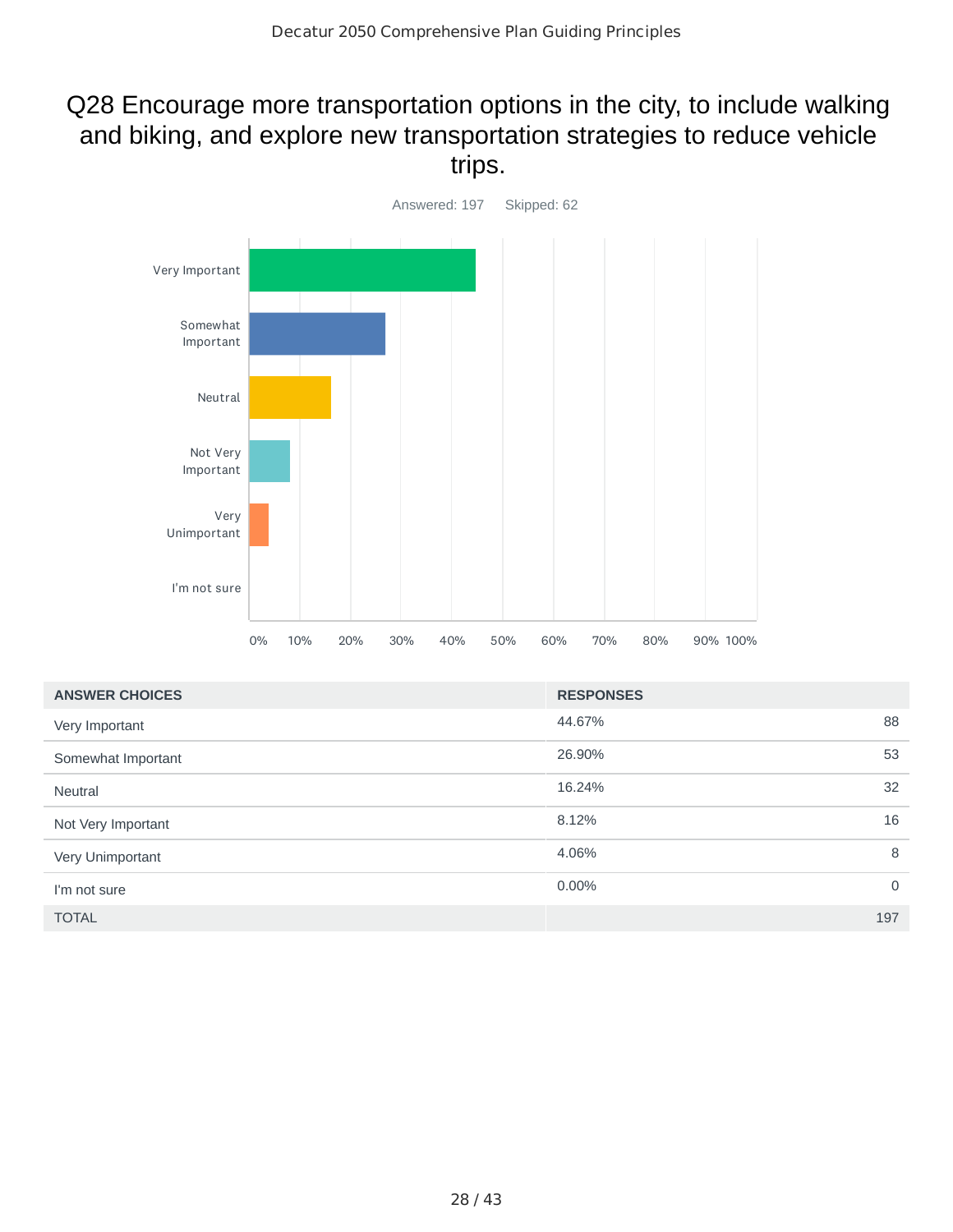## Q29 Implement street design that supports a walkable and bikeable community, including the addition of sidewalks to fill gaps around the city.

![](_page_28_Figure_2.jpeg)

| <b>ANSWER CHOICES</b> | <b>RESPONSES</b> |     |
|-----------------------|------------------|-----|
| Very Important        | 47.24%           | 94  |
| Somewhat Important    | 26.13%           | 52  |
| <b>Neutral</b>        | 14.57%           | 29  |
| Not Very Important    | 8.04%            | 16  |
| Very Unimportant      | 3.02%            | 6   |
| I'm not sure          | 1.01%            | 2   |
| <b>TOTAL</b>          |                  | 199 |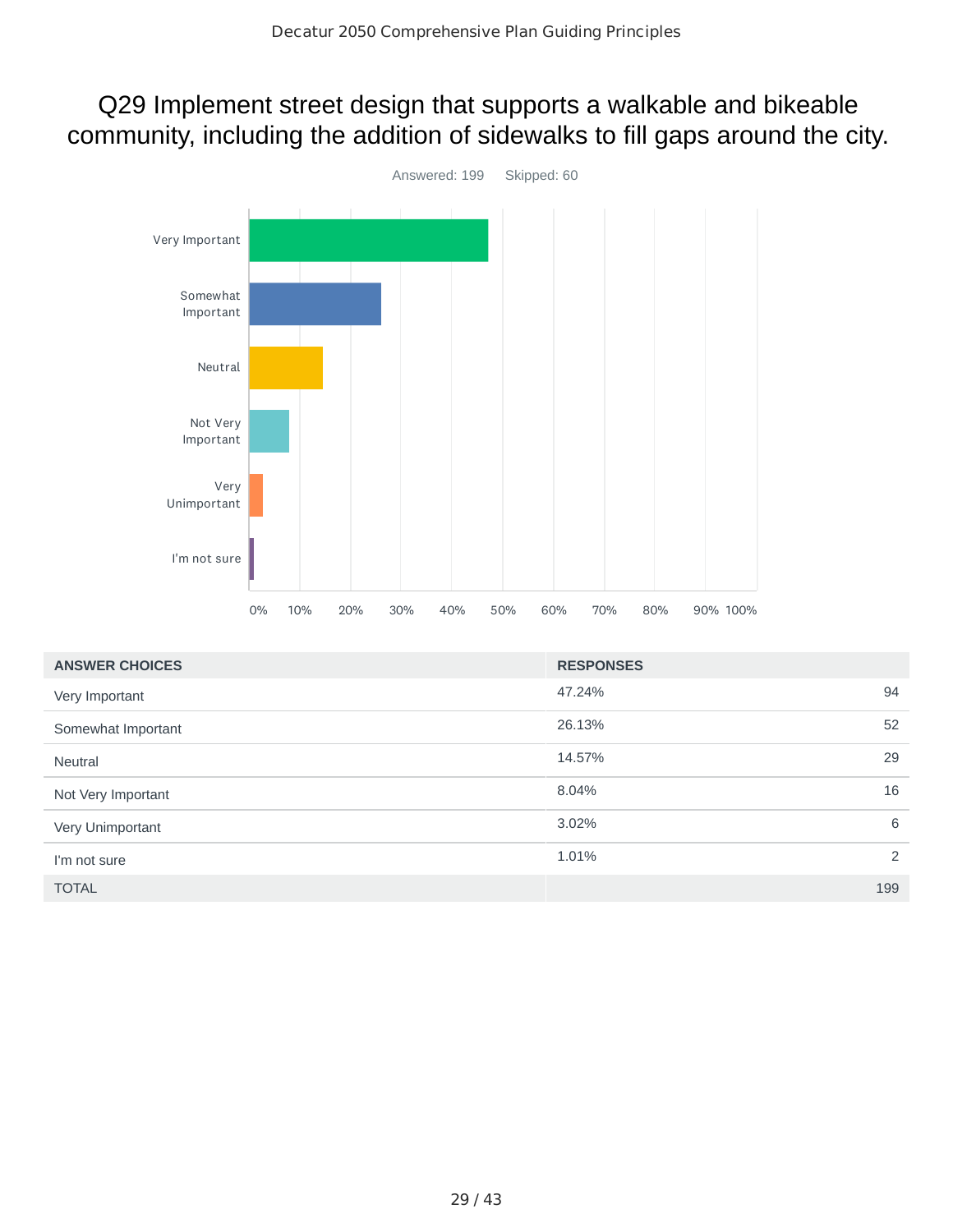## Q30 Coordinate with Wise County, the Texas Department of Transportation, the North Central Texas Council of Governments, and neighboring communities to support the regional transportation needs of Decatur residents and visitors.

![](_page_29_Figure_2.jpeg)

| <b>ANSWER CHOICES</b> | <b>RESPONSES</b> |              |
|-----------------------|------------------|--------------|
| Very Important        | 48.48%           | 96           |
| Somewhat Important    | 32.83%           | 65           |
| <b>Neutral</b>        | 12.63%           | 25           |
| Not Very Important    | 4.04%            | 8            |
| Very Unimportant      | 1.52%            | 3            |
| I'm not sure          | 0.51%            | $\mathbf{1}$ |
| <b>TOTAL</b>          |                  | 198          |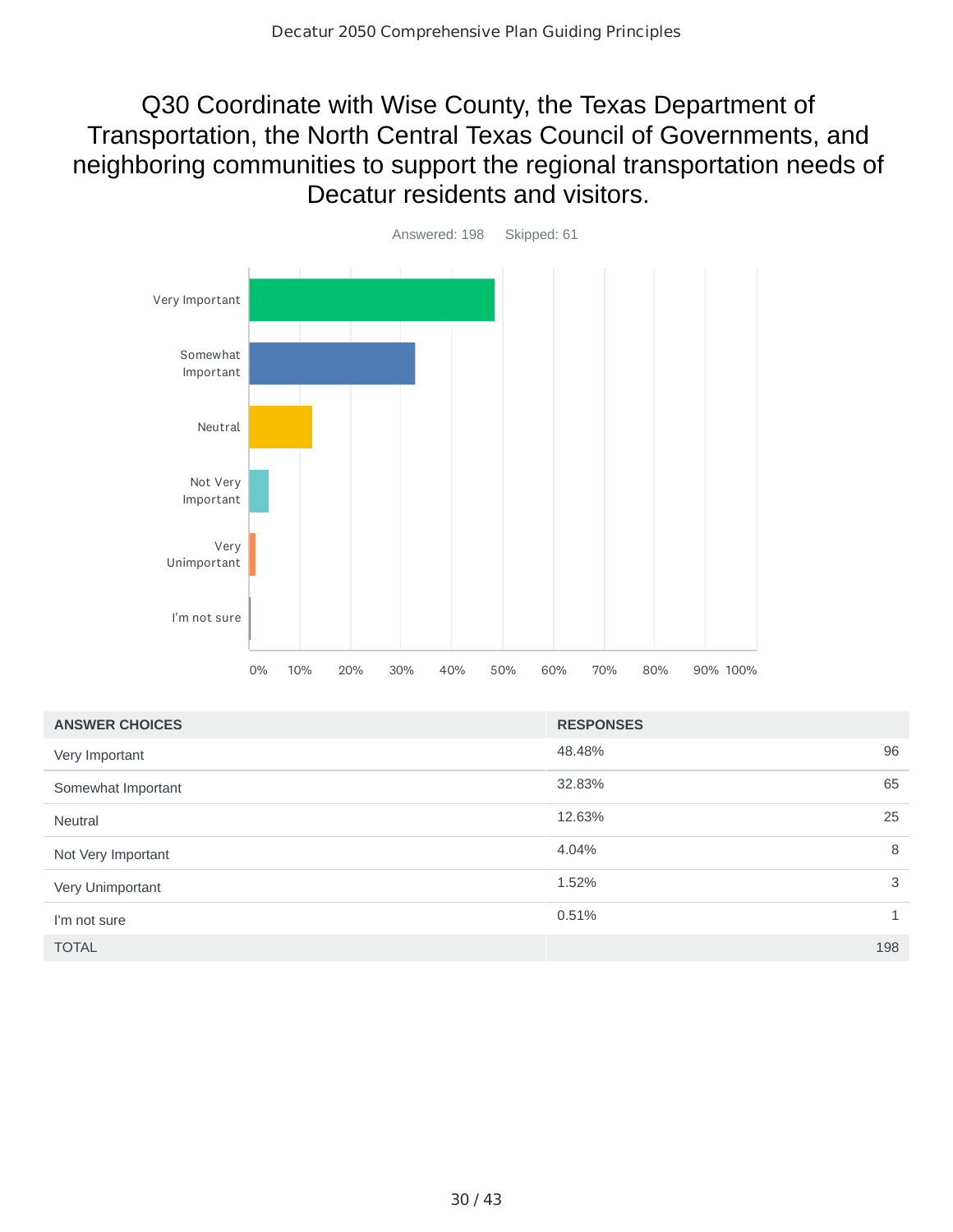## Q31 Pursue strategies with TxDOT to promote efficient and safe travel along TxDOT Corridors.

![](_page_30_Figure_2.jpeg)

| <b>ANSWER CHOICES</b> | <b>RESPONSES</b> |              |
|-----------------------|------------------|--------------|
| Very Important        | 68.02%           | 134          |
| Somewhat Important    | 22.84%           | 45           |
| Neutral               | 7.11%            | 14           |
| Not Very Important    | 0.51%            | $\mathbf{1}$ |
| Very Unimportant      | 0.51%            | $\mathbf{1}$ |
| I'm not sure          | 1.02%            | 2            |
| <b>TOTAL</b>          |                  | 197          |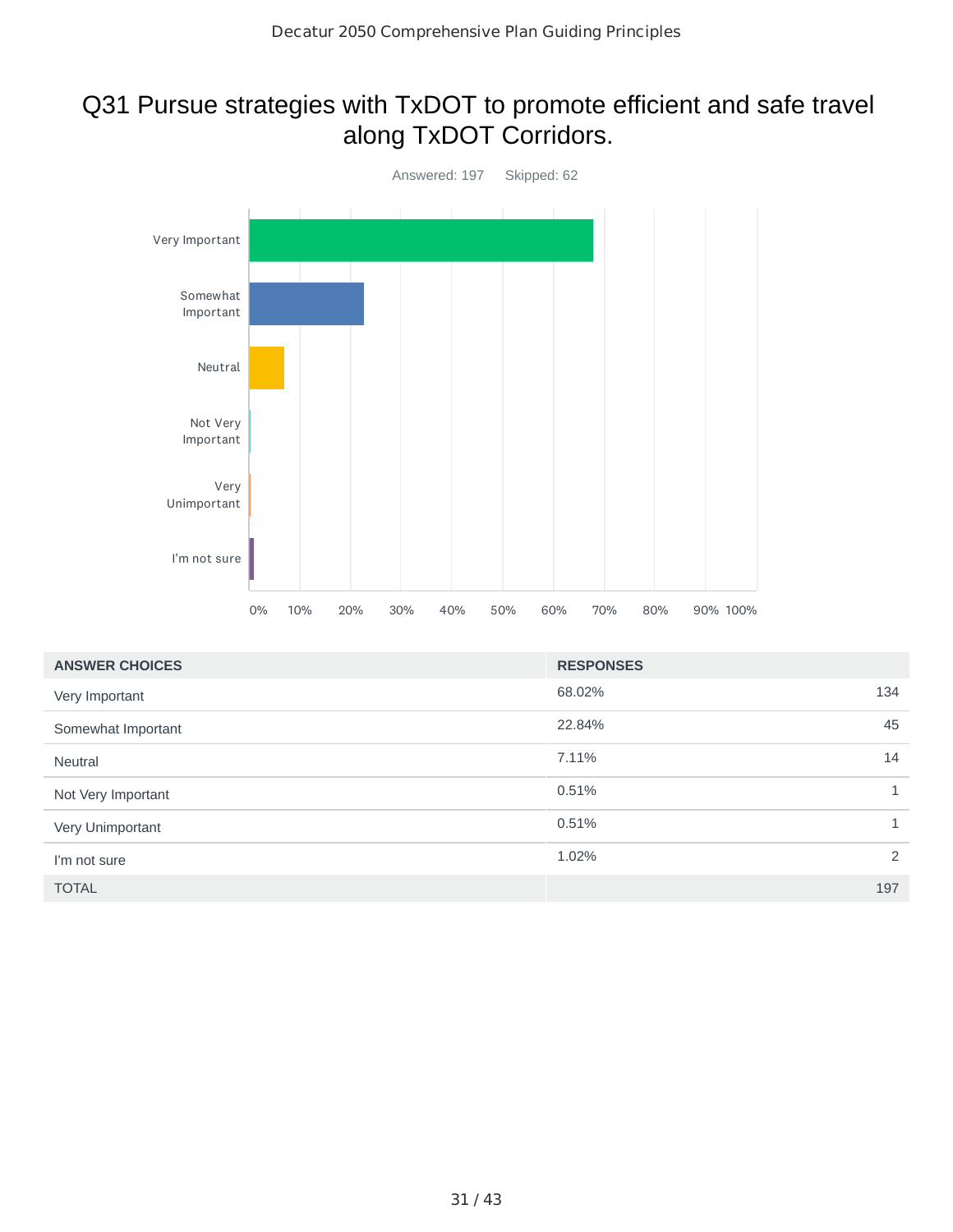Q32 Establish a mobility network – highways, streets, trails and transportation options – that meets the needs of residents and businesses without substantially reducing quality of life or community character.

![](_page_31_Figure_2.jpeg)

| <b>ANSWER CHOICES</b> | <b>RESPONSES</b> |     |
|-----------------------|------------------|-----|
| Very Important        | 54.55%           | 108 |
| Somewhat Important    | 32.32%           | 64  |
| <b>Neutral</b>        | 9.60%            | 19  |
| Not Very Important    | 1.52%            | 3   |
| Very Unimportant      | 1.01%            | 2   |
| I'm not sure          | 1.01%            | 2   |
| <b>TOTAL</b>          |                  | 198 |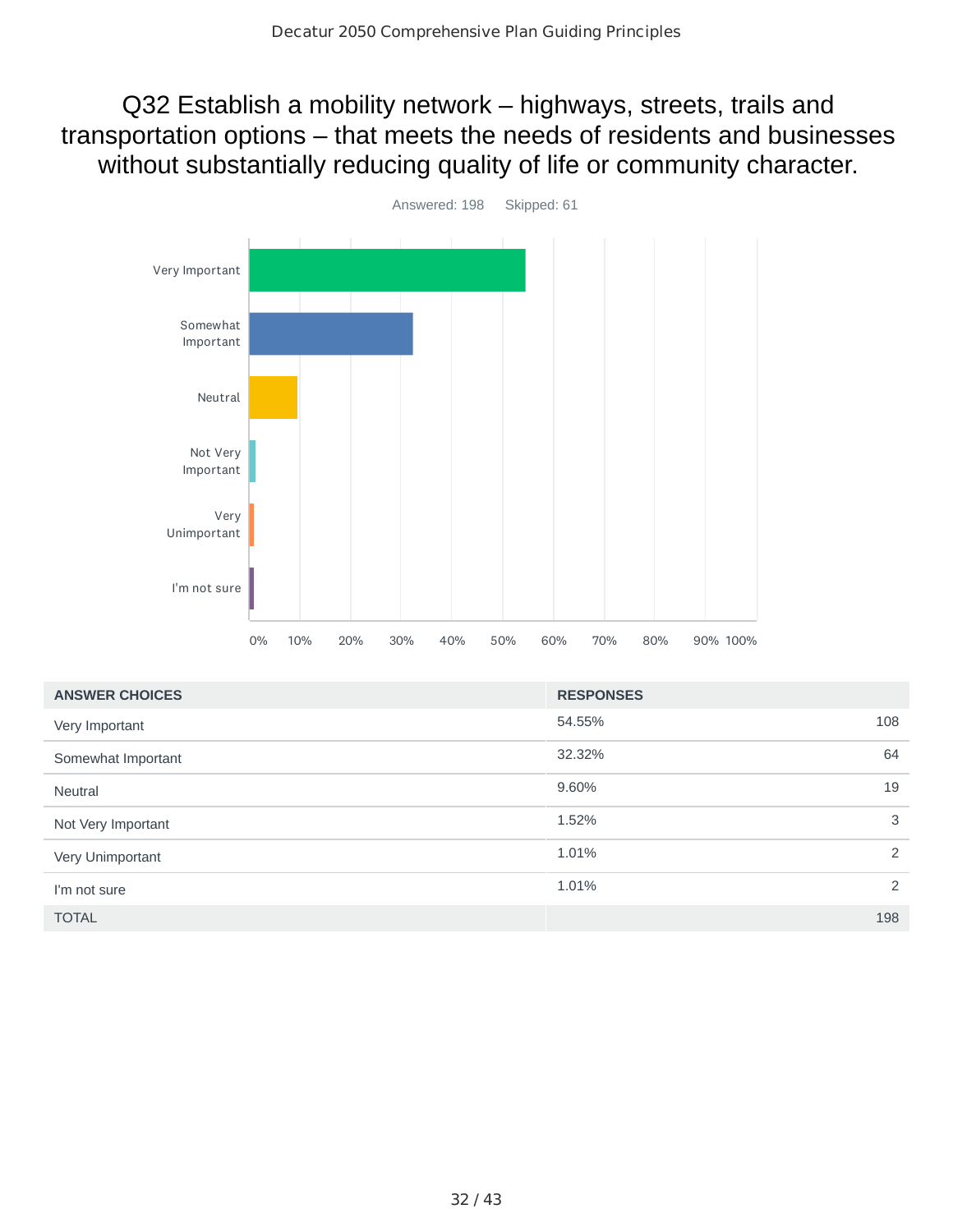## Q33 Develop strategies that support the continued revitalization of Downtown Decatur as a thriving, walkable community centerpiece that conveys the City's history and charm, creating an attractive space for residents and visitors.

![](_page_32_Figure_2.jpeg)

| <b>ANSWER CHOICES</b> | <b>RESPONSES</b> |             |
|-----------------------|------------------|-------------|
| Very Important        | 67.54%           | 129         |
| Somewhat Important    | 25.13%           | 48          |
| <b>Neutral</b>        | 4.19%            | 8           |
| Not Very Important    | 1.57%            | 3           |
| Very Unimportant      | 1.57%            | 3           |
| I'm not sure          | 0.00%            | $\mathbf 0$ |
| <b>TOTAL</b>          |                  | 191         |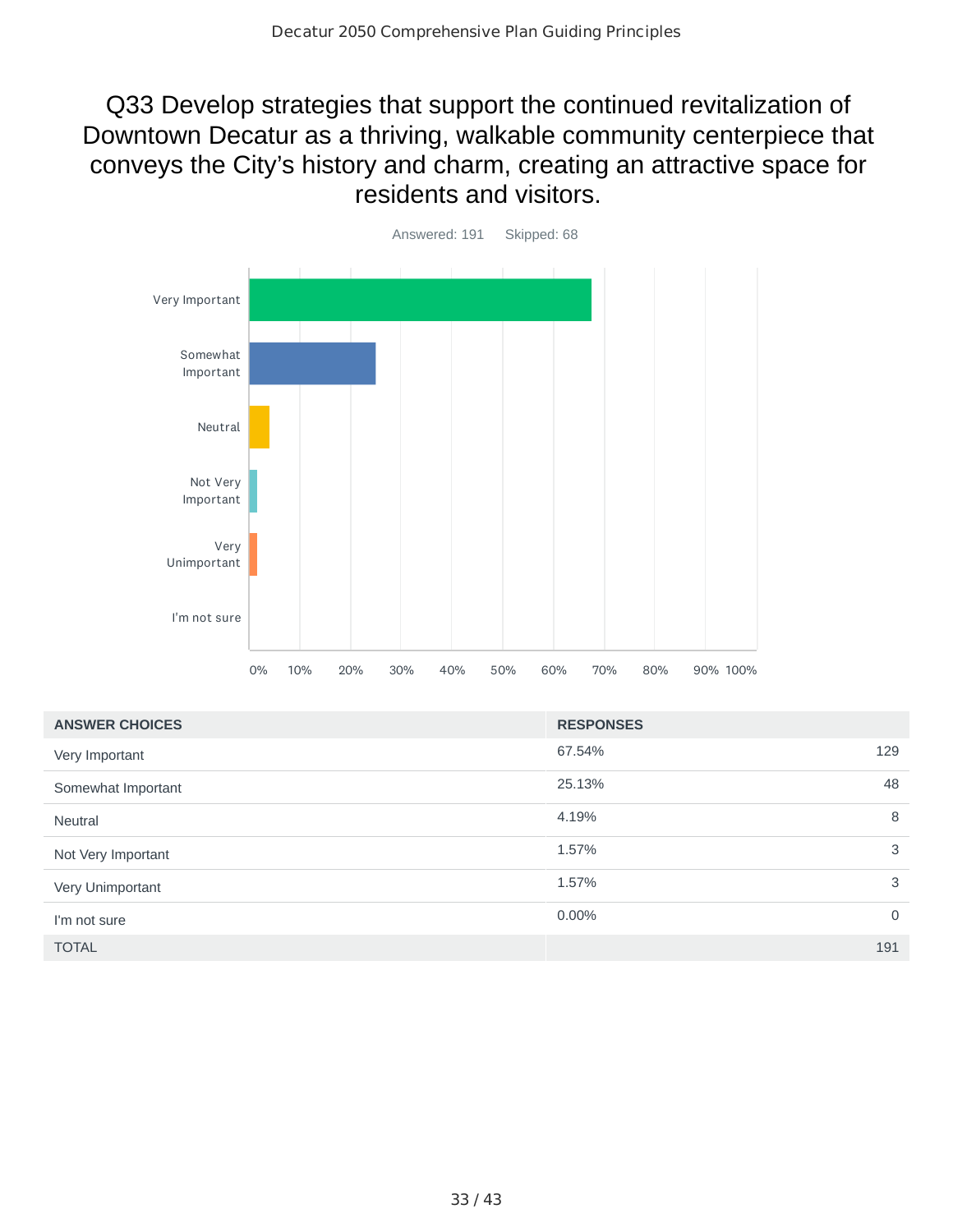## Q34 Consider expanding the footprint of the Downtown District to provide new opportunities for supporting horizontal and vertical mixed-use developments.

![](_page_33_Figure_2.jpeg)

| <b>ANSWER CHOICES</b> | <b>RESPONSES</b> |     |
|-----------------------|------------------|-----|
| Very Important        | 42.19%           | 81  |
| Somewhat Important    | 36.46%           | 70  |
| <b>Neutral</b>        | 11.98%           | 23  |
| Not Very Important    | 5.21%            | 10  |
| Very Unimportant      | 1.56%            | 3   |
| I'm not sure          | 2.60%            | 5   |
| <b>TOTAL</b>          |                  | 192 |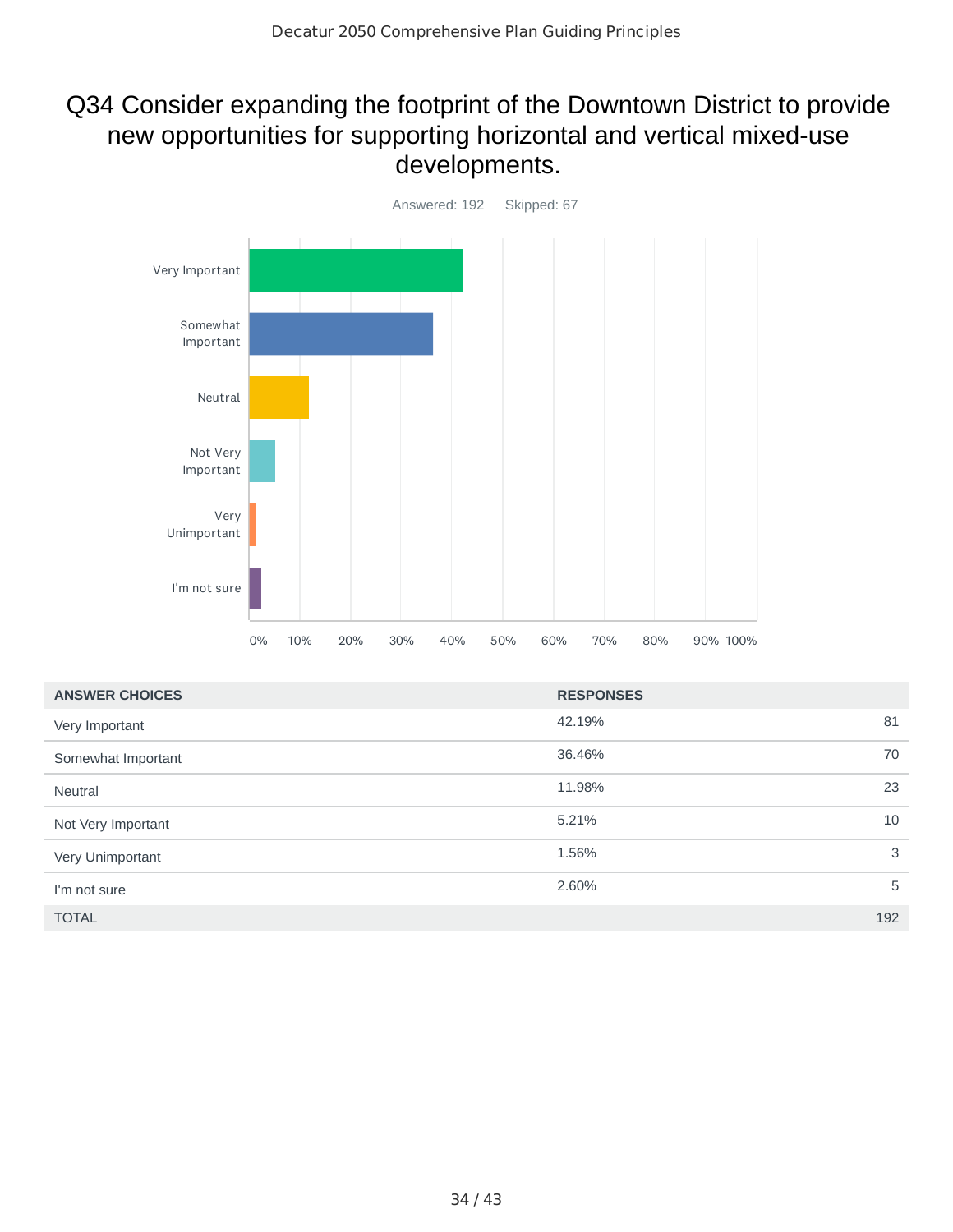Q35 Pursue opportunities to create mixed-use developments that support the success of the Decatur Conference Center and the Hospital and take advantage of those strategic assets to provide surrounding districts for people to live, work and shop.

![](_page_34_Figure_2.jpeg)

| <b>ANSWER CHOICES</b> | <b>RESPONSES</b> |             |
|-----------------------|------------------|-------------|
| Very Important        | 44.74%           | 85          |
| Somewhat Important    | 34.21%           | 65          |
| <b>Neutral</b>        | 16.84%           | 32          |
| Not Very Important    | 2.63%            | 5           |
| Very Unimportant      | 1.58%            | 3           |
| I'm not sure          | $0.00\%$         | $\mathbf 0$ |
| <b>TOTAL</b>          |                  | 190         |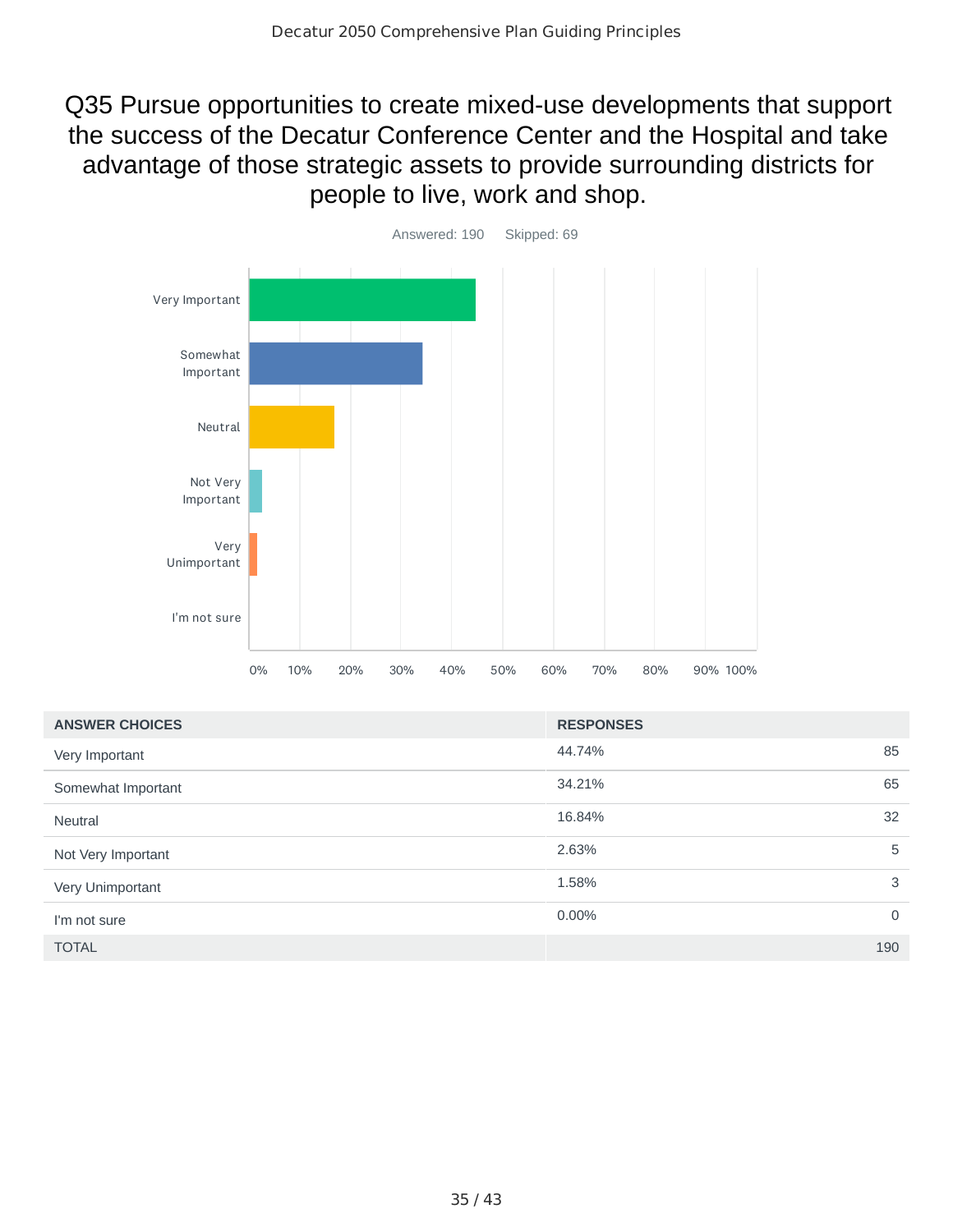## Q36 Create a strong and resilient local economy with a diverse tax base by promoting economic growth in strategic areas such as the Airport District and Industrial Park District to provide additional jobs and tax base for the community.

![](_page_35_Figure_2.jpeg)

| <b>ANSWER CHOICES</b> | <b>RESPONSES</b> |                          |
|-----------------------|------------------|--------------------------|
| Very Important        | 52.36%           | 100                      |
| Somewhat Important    | 30.37%           | 58                       |
| <b>Neutral</b>        | 13.09%           | 25                       |
| Not Very Important    | 3.66%            | $\overline{\phantom{1}}$ |
| Very Unimportant      | 0.52%            | 1                        |
| I'm not sure          | 0.00%            | $\mathbf 0$              |
| <b>TOTAL</b>          |                  | 191                      |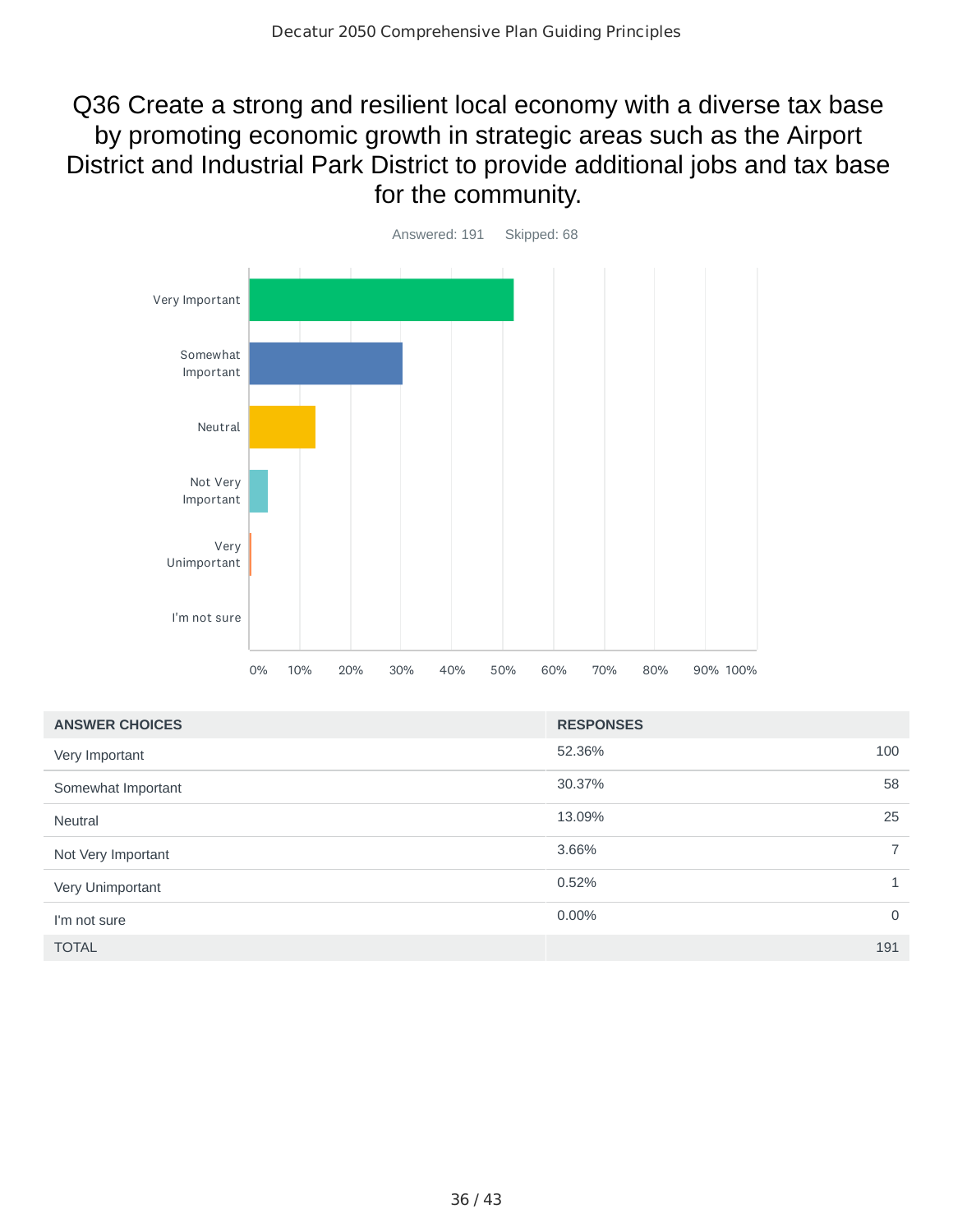# Q37 Please list any additional topics or principles that you think are important:

Answered: 62 Skipped: 197

| <b>ANSWER CHOICES</b> | <b>RESPONSES</b> |    |
|-----------------------|------------------|----|
| а.                    | 100.00%          | 62 |
| b.                    | 66.13%           | 41 |
| C.                    | 48.39%           | 30 |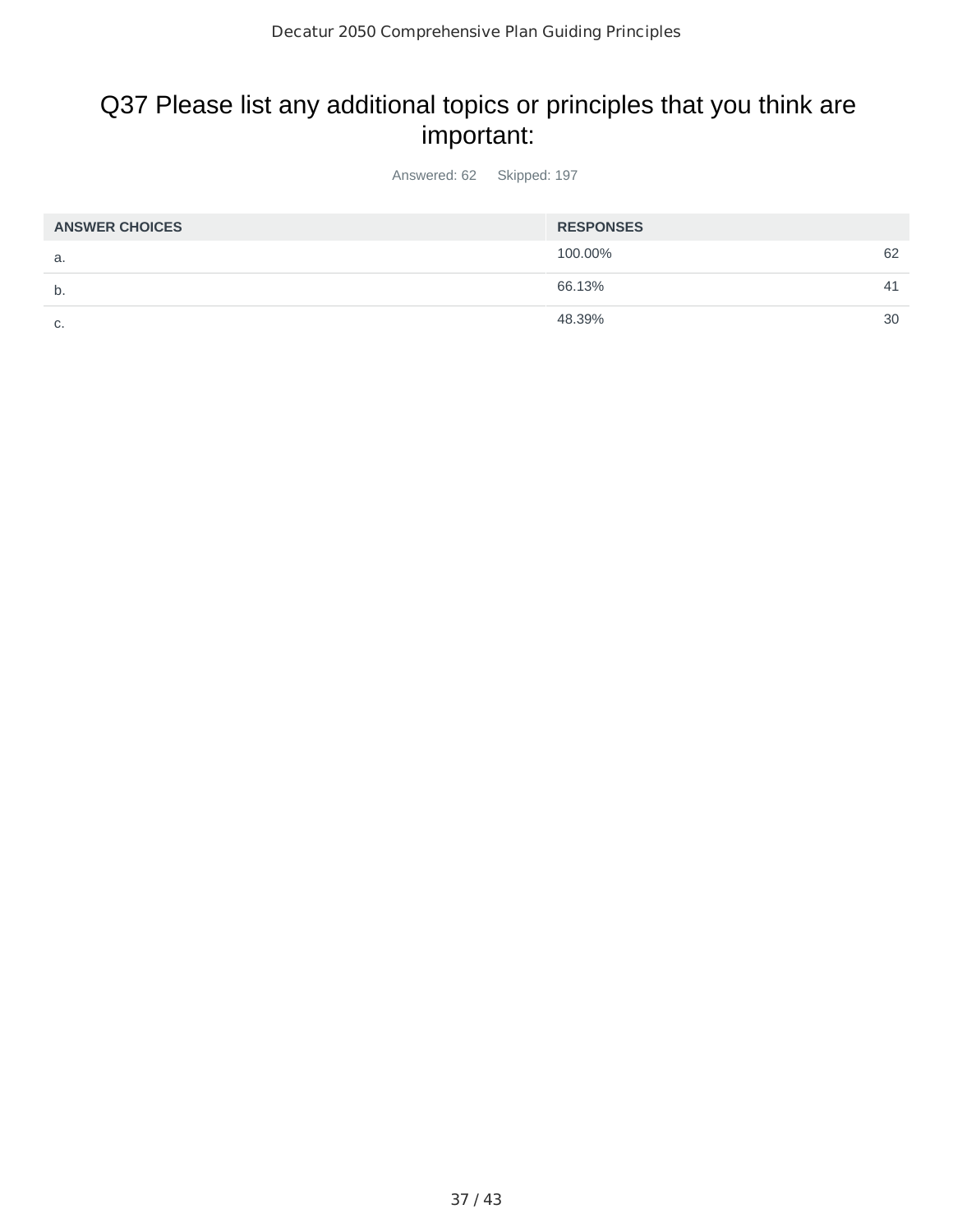| #              | Α.                                                                                                                                                                                                                                                        | <b>DATE</b>       |
|----------------|-----------------------------------------------------------------------------------------------------------------------------------------------------------------------------------------------------------------------------------------------------------|-------------------|
| $\mathbf{1}$   | Splash pad                                                                                                                                                                                                                                                | 3/9/2020 10:14 PM |
| 2              | Growth of our public schools                                                                                                                                                                                                                              | 3/8/2020 5:56 PM  |
| 3              | develop non-manufacturing job growth                                                                                                                                                                                                                      | 3/8/2020 11:14 AM |
| 4              | If people are going to choose to reside in the downtown area, traffic of large vehicles should be<br>considered.                                                                                                                                          | 3/8/2020 8:59 AM  |
| 5              | Has any measures been taken to address the homeless population.?                                                                                                                                                                                          | 3/7/2020 8:09 PM  |
| 6              | I work with a long existing business that was in existence when the city adopted their zoning<br>ordinance, but no allowances were made for a museum in the zoning rules--anywhere. We had<br>to get a "Special Use Permit" 50 years into our operations. | 3/7/2020 10:03 AM |
| $\overline{7}$ | Please update people's small-town attitudes of closedmindedness                                                                                                                                                                                           | 3/6/2020 11:33 PM |
| 8              | High speed internet access                                                                                                                                                                                                                                | 3/5/2020 5:06 PM  |
| 9              | A decent super Target grocery store!!!                                                                                                                                                                                                                    | 3/5/2020 4:03 PM  |
| 10             | Streets are all falling apartbuilding too fast for our roads, watershed etc.                                                                                                                                                                              | 3/5/2020 11:34 AM |
| 11             | Allow renovations of vintage structure without requiring the destruction of other structurally<br>sound buildings as a requirement                                                                                                                        | 3/4/2020 9:52 PM  |
| 12             | Closing school district to residence only                                                                                                                                                                                                                 | 3/4/2020 8:47 PM  |
| 13             | Fair taxation                                                                                                                                                                                                                                             | 3/4/2020 8:35 PM  |
| 14             | More parks                                                                                                                                                                                                                                                | 3/4/2020 8:22 PM  |
| 15             | Public safety                                                                                                                                                                                                                                             | 3/4/2020 7:57 PM  |
| 16             | Must ensure that public safety needs are addressed (police and fire)                                                                                                                                                                                      | 3/4/2020 7:13 PM  |
| 17             | Dark sky friendly lighting should be supported through city ordinances                                                                                                                                                                                    | 3/4/2020 5:47 PM  |
| 18             | Retaining the Small Town Community and NOT trying to make it into a metroplex big city<br>community.                                                                                                                                                      | 3/4/2020 1:54 PM  |
| 19             | Preserving Decaturs heritage as a cowboy friendly city                                                                                                                                                                                                    | 3/4/2020 1:46 PM  |
| 20             | Pursue a flexible approach to the code of ordinances that does not require over dependence on<br>the International Building code, but rather allows practical codes and fees based on local needs<br>and history without deterring so many builders.      | 3/4/2020 11:13 AM |
| 21             | Strong and Diverse Parks System                                                                                                                                                                                                                           | 3/4/2020 10:34 AM |
| 22             | need to watch the fees                                                                                                                                                                                                                                    | 3/4/2020 10:17 AM |
| 23             | Providing public restrooms in downtown area for tourists                                                                                                                                                                                                  | 3/4/2020 10:02 AM |
| 24             | Limiting large trucks through the Square area (streets are too narrow for large, commercial<br>vehicles)                                                                                                                                                  | 3/4/2020 10:01 AM |
| 25             | TRY AND NOT FORCE BUSINESS TO RELOCATE DUE TO HIGH TAX RATES                                                                                                                                                                                              | 3/4/2020 9:06 AM  |
| 26             | More affordable homes                                                                                                                                                                                                                                     | 3/4/2020 9:00 AM  |
| 27             | better planned highway on and off ramps                                                                                                                                                                                                                   | 3/4/2020 8:37 AM  |
| 28             | Preserving farmland for future generations                                                                                                                                                                                                                | 3/4/2020 6:22 AM  |
| 29             | Keep Decatur small                                                                                                                                                                                                                                        | 3/3/2020 11:04 PM |
| 30             | unity instead of using an urgent care for everyone in town.                                                                                                                                                                                               | 3/3/2020 10:36 PM |
| 31             | Family gathering areas-parks with nice play areas, walking trails, picnic areas, spray park/pool.                                                                                                                                                         | 3/3/2020 8:29 PM  |
| 32             | More shopping, dining etc. we often head to FTW for more options.                                                                                                                                                                                         | 3/3/2020 8:28 PM  |
|                |                                                                                                                                                                                                                                                           |                   |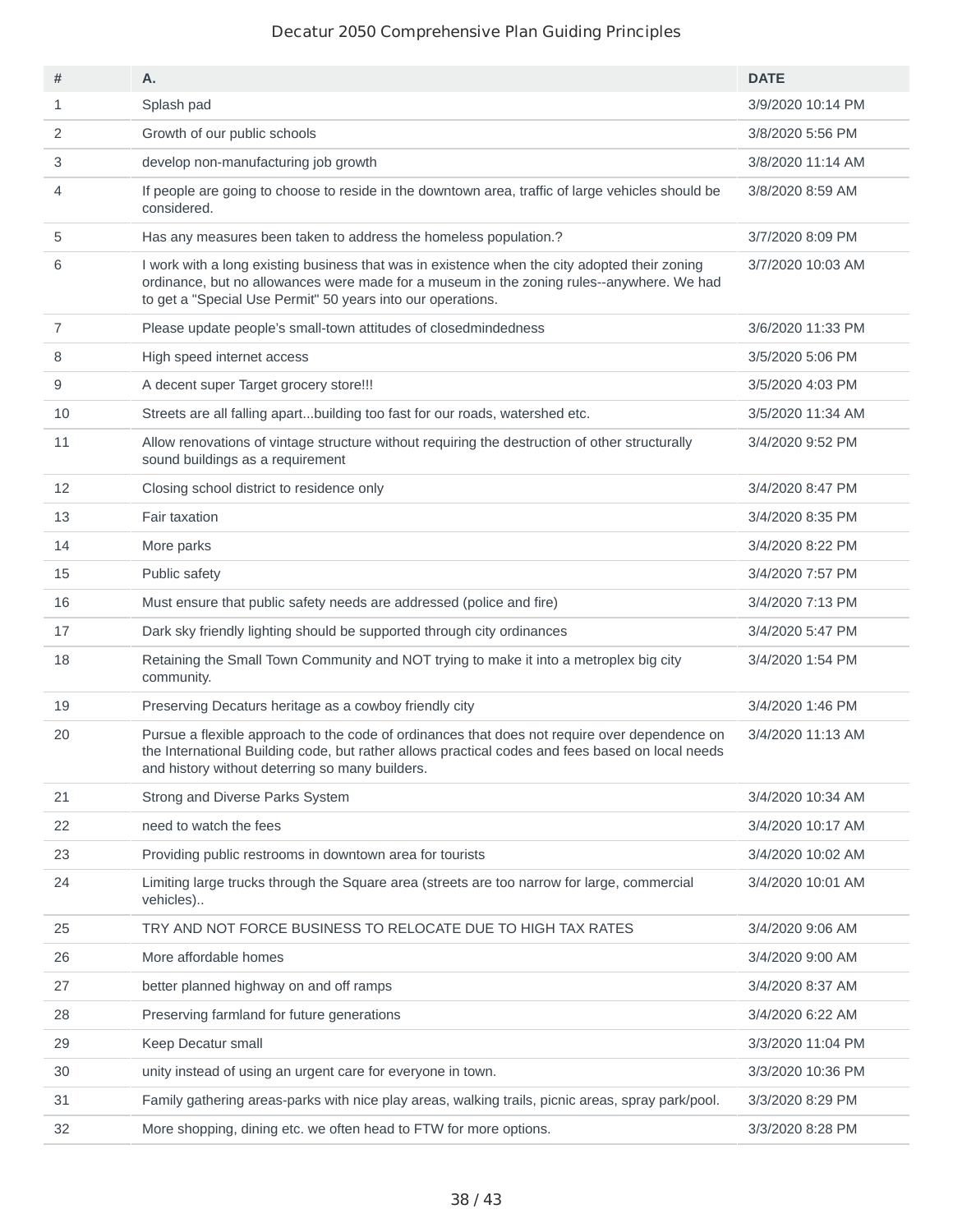| 33 | Grocery store                                                                                                                                                                                                                                                                                                                                                                                                                                                                                                      | 3/3/2020 7:33 PM   |
|----|--------------------------------------------------------------------------------------------------------------------------------------------------------------------------------------------------------------------------------------------------------------------------------------------------------------------------------------------------------------------------------------------------------------------------------------------------------------------------------------------------------------------|--------------------|
| 34 | Getting Decatur on the map as a destination for the commuter                                                                                                                                                                                                                                                                                                                                                                                                                                                       | 3/3/2020 3:58 PM   |
| 35 | More promotion/information about the parks/golf course.                                                                                                                                                                                                                                                                                                                                                                                                                                                            | 3/3/2020 3:54 PM   |
| 36 | traffic flow needs improvement on 51 in front of Walmart                                                                                                                                                                                                                                                                                                                                                                                                                                                           | 3/3/2020 3:16 PM   |
| 37 | No more 'good ol boys' in our public office. We need people who aren't doing their friends<br>favors.                                                                                                                                                                                                                                                                                                                                                                                                              | 3/3/2020 2:35 PM   |
| 38 | Keep small town rural feel                                                                                                                                                                                                                                                                                                                                                                                                                                                                                         | 3/3/2020 1:39 PM   |
| 39 | Sustainable Energy Practices/Incentives/Environmental Awareness                                                                                                                                                                                                                                                                                                                                                                                                                                                    | 3/3/2020 1:17 PM   |
| 40 | Promoting positive growth and change that supports the community (LESS old-school anti-<br>change mentality)!                                                                                                                                                                                                                                                                                                                                                                                                      | 3/3/2020 1:12 PM   |
| 41 | Encourage all Wise County EDC's to work together in promoting the area as a whole to entice<br>shopping & eatery chains to move here.                                                                                                                                                                                                                                                                                                                                                                              | 3/3/2020 12:59 PM  |
| 42 | Improve internet access and speed and cell coverage, no one wants to work or live where they<br>struggle to get/stay online                                                                                                                                                                                                                                                                                                                                                                                        | 3/3/2020 10:46 AM  |
| 43 | Access to faster internet for the town                                                                                                                                                                                                                                                                                                                                                                                                                                                                             | 3/3/2020 10:24 AM  |
| 44 | Development with climate change in mind , more solar electric car charging outlets in shopping<br>areas public places.                                                                                                                                                                                                                                                                                                                                                                                             | 3/3/2020 9:52 AM   |
| 45 | City funded and city run recreational programs                                                                                                                                                                                                                                                                                                                                                                                                                                                                     | 3/3/2020 9:52 AM   |
| 46 | Implement city programs for our youth within a new recreation center (Boys and Girls Club)                                                                                                                                                                                                                                                                                                                                                                                                                         | 3/3/2020 9:45 AM   |
| 47 | City building codes                                                                                                                                                                                                                                                                                                                                                                                                                                                                                                | 3/3/2020 9:29 AM   |
| 48 | More sit down resturants                                                                                                                                                                                                                                                                                                                                                                                                                                                                                           | 3/3/2020 9:25 AM   |
| 49 | Assist public understanding of city development rules                                                                                                                                                                                                                                                                                                                                                                                                                                                              | 3/3/2020 9:18 AM   |
| 50 | Maintenance of roads and parking lots                                                                                                                                                                                                                                                                                                                                                                                                                                                                              | 2/17/2020 1:09 AM  |
| 51 | grocery stores - no more fast foods (unless it is chick fil lay)                                                                                                                                                                                                                                                                                                                                                                                                                                                   | 2/12/2020 11:30 AM |
| 52 | Ease up on restrictions that currently discourage builders.                                                                                                                                                                                                                                                                                                                                                                                                                                                        | 2/12/2020 9:29 AM  |
| 53 | Don't allow Decatur to turn into another Haslet! I'm a Decatur native and don't want to see my<br>hometown turned into somewhere else!                                                                                                                                                                                                                                                                                                                                                                             | 2/12/2020 9:04 AM  |
| 54 | Add a Recreation Dept like Bridgeport that handles sports leagues for adults and kids so we<br>aren't depending on individuals and Fit N Wise                                                                                                                                                                                                                                                                                                                                                                      | 2/12/2020 8:43 AM  |
| 55 | Training for those who hold or want to hold public office for how to successfully handle growth<br>that is on the horizon                                                                                                                                                                                                                                                                                                                                                                                          | 2/10/2020 8:27 PM  |
| 56 | Promote more retail and Comercial developments than residential on the limited amount of land<br>we have in the city. Most of the people shopping in the city live in the county. We can increase<br>the tax base much more and attract more people from outside of the county with this type of<br>development.                                                                                                                                                                                                   | 2/10/2020 6:38 PM  |
| 57 | Economic development corpoation to increase tax base                                                                                                                                                                                                                                                                                                                                                                                                                                                               | 2/10/2020 4:03 PM  |
| 58 | The City is in Desperately needs to invest in its Fire Service                                                                                                                                                                                                                                                                                                                                                                                                                                                     | 2/10/2020 1:49 PM  |
| 59 | Getting our water and sewer and infrastructure up to standard is our most pressing priority. We<br>cannot handle any growth without this. Existing neighborhoods have streets that are in need of<br>repair and water and sewer systems that are antiquated. Infrastructure has been ignored and<br>now we have a real problem. All the discussion about trails and parks is great and I support<br>them, but infrastructure is very important. It is critical that we get a development plan approved<br>as well. | 2/10/2020 1:38 PM  |
| 60 | Reviewing Development and Building codes as the affect EXISTING property owners.                                                                                                                                                                                                                                                                                                                                                                                                                                   | 2/10/2020 1:08 PM  |
| 61 | Preserving and supporting Historial structures and landmarks                                                                                                                                                                                                                                                                                                                                                                                                                                                       | 2/10/2020 1:06 PM  |
|    |                                                                                                                                                                                                                                                                                                                                                                                                                                                                                                                    |                    |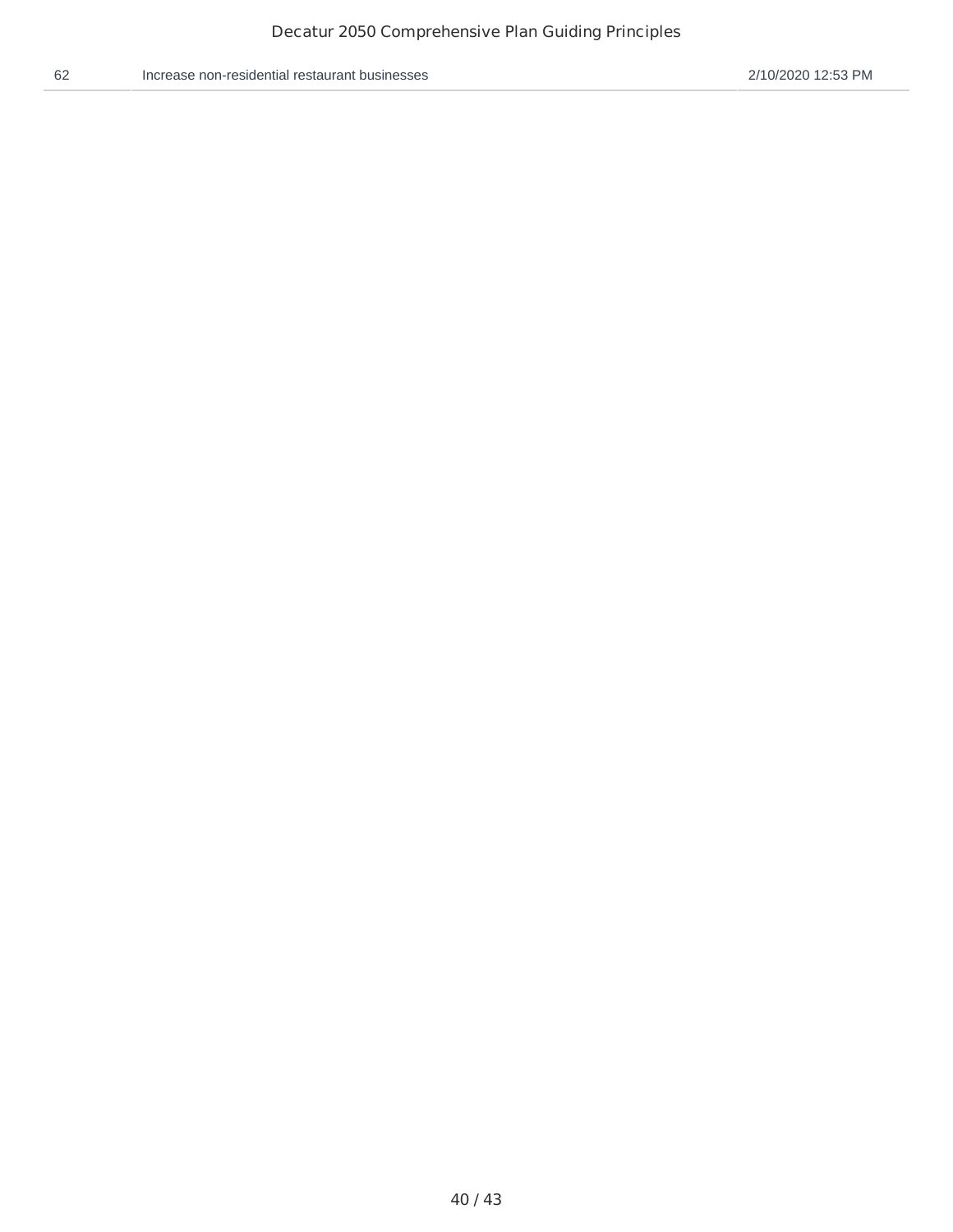| #              | В.                                                                                                                                                   | <b>DATE</b>        |
|----------------|------------------------------------------------------------------------------------------------------------------------------------------------------|--------------------|
| $\mathbf{1}$   | Grocery stores                                                                                                                                       | 3/9/2020 10:14 PM  |
| 2              | connect outside of the city of Decatur with bike and walking paths to create a larger mobility<br>footprint                                          | 3/8/2020 11:14 AM  |
| 3              | vital to a cities infrastructure not too grow too fast                                                                                               | 3/8/2020 8:59 AM   |
| 4              | Decatur is in need of a shelter. Currently there are none in place that I know of.                                                                   | 3/7/2020 8:09 PM   |
| 5              | Encourage people to live there who DIDN'T grow up there and move back                                                                                | 3/6/2020 11:33 PM  |
| 6              | DiS schools are overcrowded and I am tired of my kid being in the guinea pig class on all this<br>(current 6th and 5th graders). Build some schools. | 3/5/2020 11:34 AM  |
| $\overline{7}$ | Make it safe and easy to walk and bike-multi modality is the future!                                                                                 | 3/4/2020 8:22 PM   |
| 8              | <b>Streets</b>                                                                                                                                       | 3/4/2020 7:57 PM   |
| 9              | More parks is not the answer except looking into a baseball and softball complex that can<br>support more youth involvement                          | 3/4/2020 7:13 PM   |
| 10             | Retain the the small town aspect above all else. Decatur does NOT need to become another<br>casualty to big business cities.                         | 3/4/2020 1:54 PM   |
| 11             | Include plans for expanding fairgrounds for more rodeo events                                                                                        | 3/4/2020 1:46 PM   |
| 12             | Branding Decatur as a Destination                                                                                                                    | 3/4/2020 10:34 AM  |
| 13             | Encouraging Nice restaurants and grocery stores to area                                                                                              | 3/4/2020 10:02 AM  |
| 14             | More parking options in the greater downtown business district.                                                                                      | 3/4/2020 10:01 AM  |
| 15             | Another grocery store option (Kroger)                                                                                                                | 3/4/2020 9:00 AM   |
| 16             | Implementation of an inspection system for companies that build outside the city limits                                                              | 3/4/2020 6:22 AM   |
| 17             | Focus on DISD                                                                                                                                        | 3/3/2020 11:04 PM  |
| 18             | Decent broadband options for the rural community.                                                                                                    | 3/3/2020 10:36 PM  |
| 19             | Attracting more business from retail to industrial to professional.                                                                                  | 3/3/2020 8:29 PM   |
| 20             | More dining options                                                                                                                                  | 3/3/2020 7:33 PM   |
| 21             | flooding in some areas of town need improvement                                                                                                      | 3/3/2020 3:16 PM   |
| 22             | New city manager. Let's stop paying for smoke breaks once every 30 minutes. Get someone<br>who will be apart of this community.                      | 3/3/2020 2:35 PM   |
| 23             | Repurpose empty business before building new                                                                                                         | 3/3/2020 1:39 PM   |
| 24             | Agriculture/Community Gardens                                                                                                                        | 3/3/2020 1:17 PM   |
| 25             | Work on road infrastructure. It's pretty terrible - it can be congested often and hard to get<br>around town.                                        | 3/3/2020 1:12 PM   |
| 26             | Increase number of community ac to cities sponsored by the City                                                                                      | 3/3/2020 10:46 AM  |
| 27             | Sports complex for baseball, softball, soccer                                                                                                        | 3/3/2020 10:24 AM  |
| 28             | City recreation center                                                                                                                               | 3/3/2020 9:52 AM   |
| 29             | Ensure planning factors in an in increasingly diverse demographic                                                                                    | 3/3/2020 9:45 AM   |
| 30             | Code enforcement                                                                                                                                     | 3/3/2020 9:29 AM   |
| 31             | Nice grocery stores                                                                                                                                  | 3/3/2020 9:25 AM   |
| 32             | Continue development of high quality fire & police services                                                                                          | 3/3/2020 9:18 AM   |
| 33             | Provide recycling for businesses                                                                                                                     | 2/17/2020 1:09 AM  |
| 34             | grocery store - no more gas stations on city corners                                                                                                 | 2/12/2020 11:30 AM |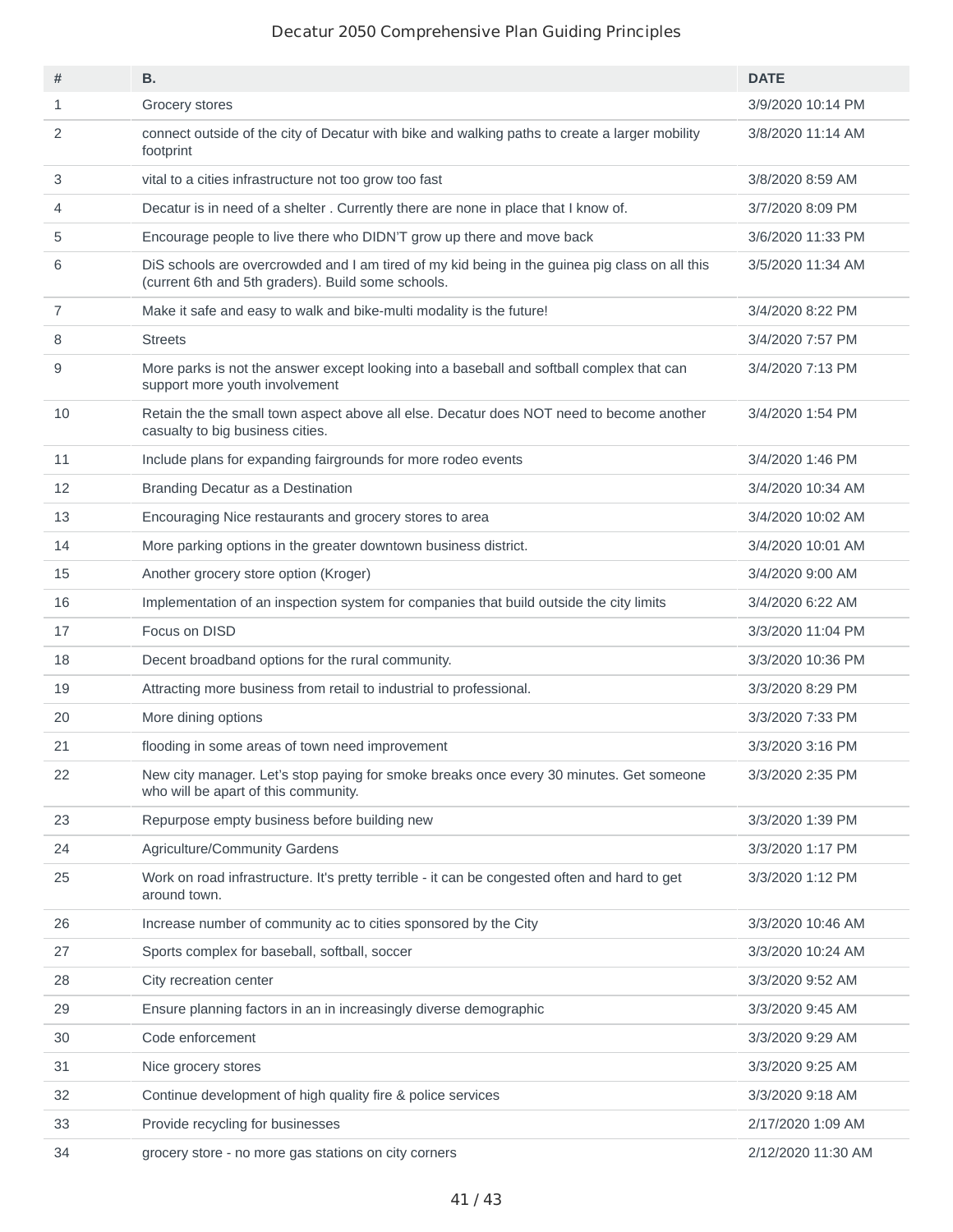| 35 | Ouit encouraging restaurants that serve alcohol & encourage types of restaurants who won't<br>serve alcohol                                                              | 2/12/2020 9:29 AM  |
|----|--------------------------------------------------------------------------------------------------------------------------------------------------------------------------|--------------------|
| 36 | Add nice parks or redo parks with trees walking and picnic areas                                                                                                         | 2/12/2020 8:43 AM  |
| 37 | Review the mistakes of communities in Texas that have address some of the issues raised in<br>this survey and the consequences of poor decisions - ex: increase in crime | 2/10/2020 8:27 PM  |
| 38 | Encourage businesses with high paying jobs to come to the city.                                                                                                          | 2/10/2020 6:38 PM  |
| 39 | Improved infrastructure with increase tax base                                                                                                                           | 2/10/2020 4:03 PM  |
| 40 | Use more up to date planning norms when setting land use guidelines and provide for flexibility<br>through more open zoning categories.                                  | 2/10/2020 1:08 PM  |
| 41 | Enlarge downtown business options                                                                                                                                        | 2/10/2020 12:53 PM |
|    |                                                                                                                                                                          |                    |